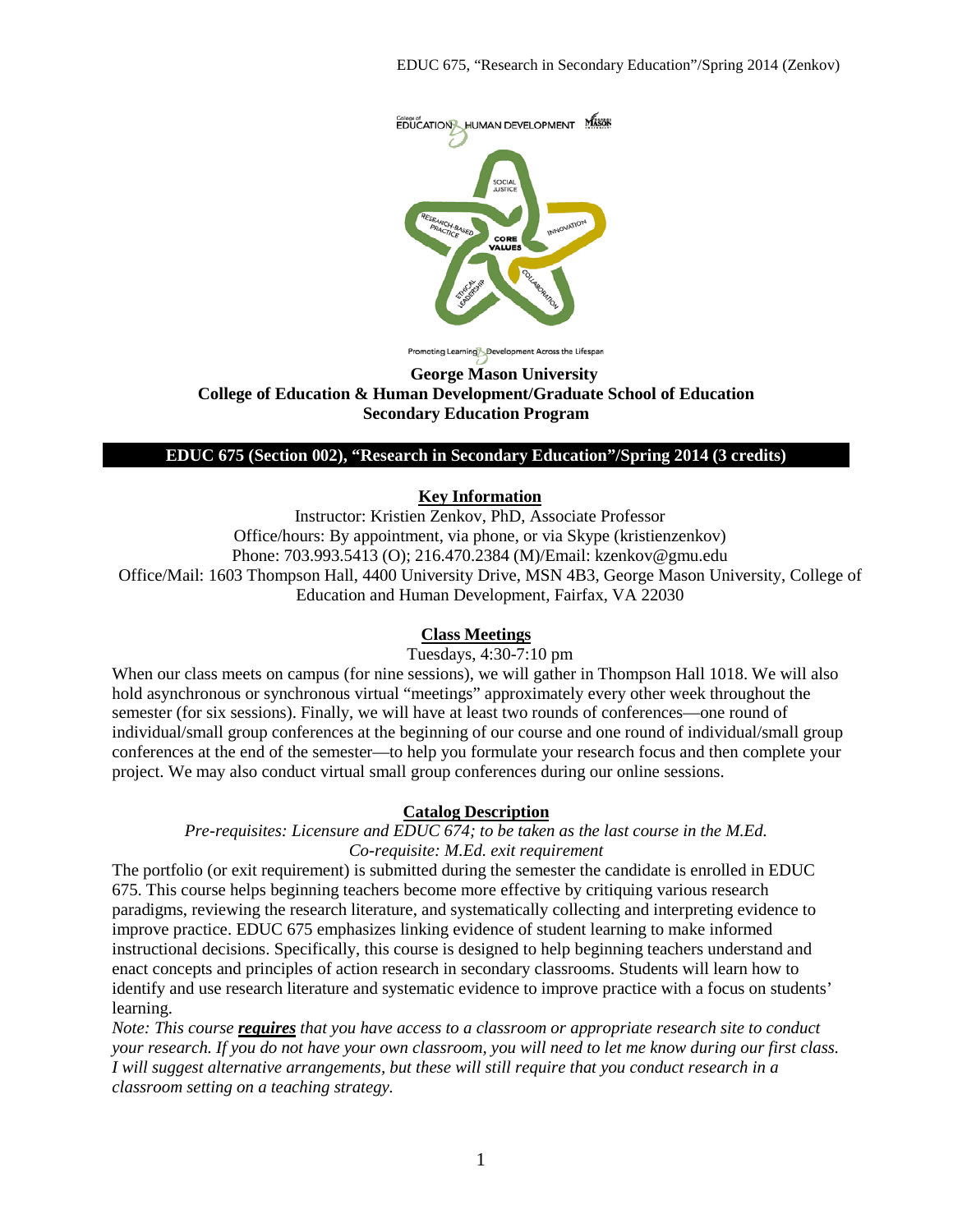## **Relationships to Professional Standards**

By the end of this course students will demonstrate an understanding and application of subject area standards aligned with the National Content Standards and identified by their Specialized Professional Association (SPA):

- Social studies teachers: National Council for the Social Studies, http://www.ncss.org/
- English teachers: National Council of Teachers of English, http://www.ncte.org/
- Math teachers: National Council of Teachers of Mathematics, http://www.nctm.org/
- Science teachers: National Science Teachers Association, http://www.nsta.org/

Students should also have an understanding of and be able to apply the teaching and learning standards as outlined by the Interstate New Teacher Assistance and Support Consortium (INTASC):

• www.ccsso.org/Documents/2011/InTASC\_Model\_Core\_Teaching\_Standards\_2011.pdf Finally, students should be aware of the skills framework of the Partnership for 21st Century Skills and the professional guidelines offered by the National Board for Teaching Standards:

- www.p21.org/overview/skills-framework
- http://www.nbpts.org/the\_standards/the\_five\_core\_propositio

## **CEHD Core Values Commitment**

The College of Education & Human Development is committed to collaboration, ethical leadership, innovation, research-based practice, and social justice. Students are expected to adhere to these principles. This course supports these values by providing students with learning experiences that necessitate collaboration; providing students opportunities to reflect on their teaching and leadership roles in classroom and school contexts; calling on students to develop and participate in innovative research-based practice; and requiring students to reflect on their pedagogies in light of social justice issues. These Core Values are aligned with course outcomes as described below. See **<http://cehd.gmu.edu/values/>** for more information.

## **Course Outcomes and Objectives**

This course is designed to enable students to:

- 1) demonstrate an understanding of the process and components used in action research by conducting and assessing a chosen scholarly inquiry situated in their classroom and impact on students' learning (research-based practice; innovation)
- 2) prepare a research proposal which makes explicit links between theory and practice (researchbased practice)
- 3) examine ethical considerations when conducting action research (research-based practice; social justice)
- 4) conduct action research which includes: research question(s), research proposal; review of related literature; methods; data collection/analysis; findings; discussion of impact on students, teachers, and the education field (research-based practice)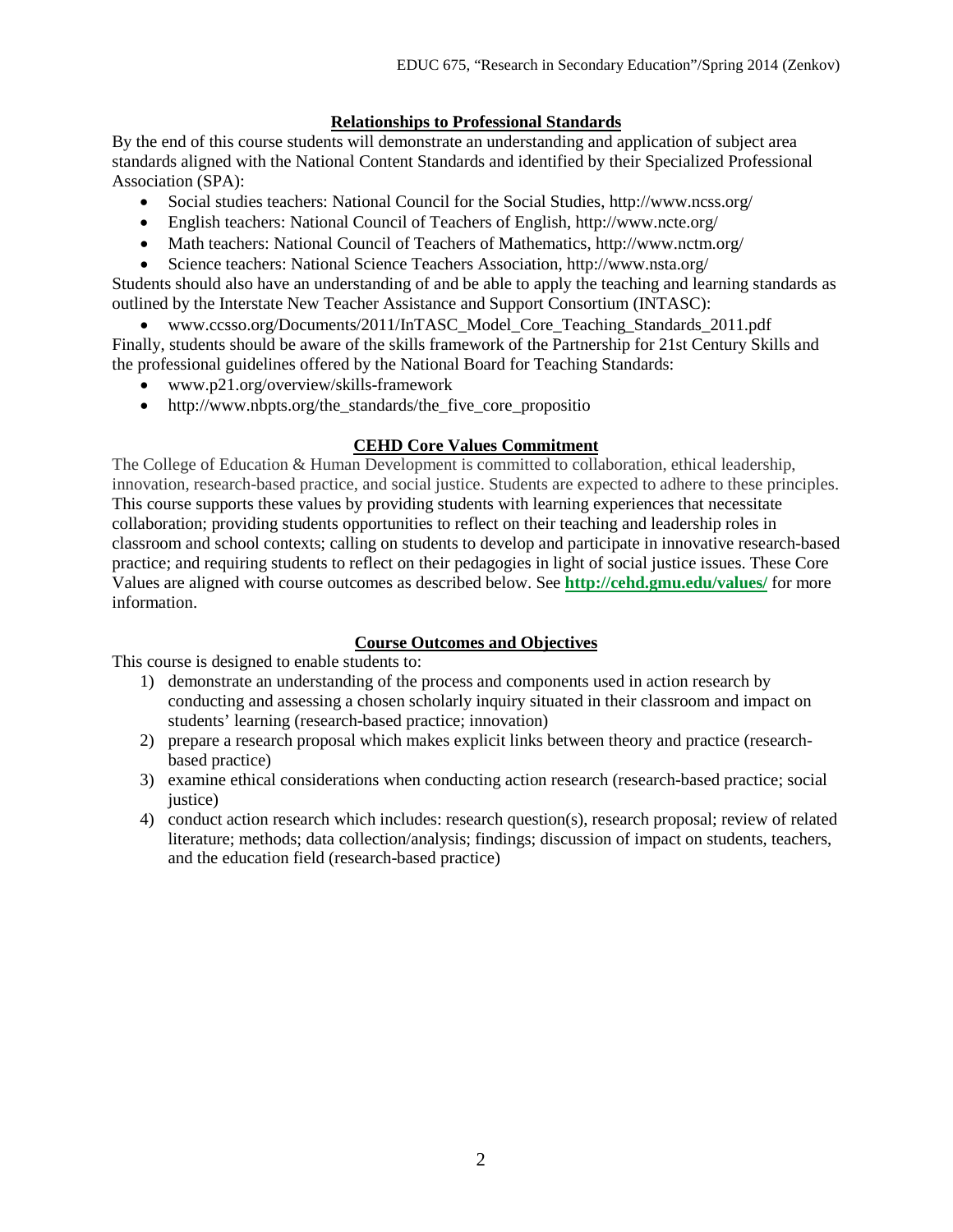- 5) participate in critical and collaborative inquiries to gain multiple perspectives in interpreting research and for validation and peer review of research (collaboration; ethical leadership)
- 6) demonstrate integration of national and state standards for content and pedagogy as related to their research question(s) by reflecting on their own teaching practice and its impact on students' learning (SPA standards respective to students' discipline)
- 7) demonstrate skills in the application of technology and use of resources in action research (innovation)

Students will achieve these outcomes through the following objectives:

- 1) Prepare a research proposal that includes the research context, a problem statement, a research question and outcomes, and a data collection plan which makes explicit links between theory and practice. Students will brainstorm (in whole class and small group settings), give peer feedback online, self-reflect, and post a viable plan to conduct a research study in the classroom. Students will access resources and references, and conduct a review of the literature online. The proposal will be judged on its viability and level of practical application, given the time constraints of the semester.
- 2) Conduct an action research project in a local school or classroom. Students will prepare all data collection instruments to conduct the study. Prior to implementation, data collection instruments will be peer and instructor reviewed in online and/or face-to-face discussion forums. Students will be assigned to research teams that will troubleshoot and provide support as data is collected. Results will be shared and students will provide feedback to each other on the presentation and interpretation of data.
- 3) Review professional strengths and weaknesses of the action research process through peer review and self-assessment. Students will participate in weekly online and/or face-to-face discussions of their progress throughout the research process.
- 4) Write an action research report (using APA format) that includes the context for the study, research question(s) and outcomes, a review of related literature, methodology, data collection/analysis, implications, limitations, and an action plan. Students will review example research reports from prior semesters. Students will post drafts of their complete report and its sections on Blackboard for peer and instructor review and feedback using the rubric used to assess the report. Students will present a summary of their report to their peers in brief in-class presentations and a poster session format at the end of the semester.
- 5) Work in small groups to identify one authentic, alternative, preferably contemporary media-based method through which they will share the results of their action research findings. Each group will design and enact a presentation that moves the public understanding of group members' studies along. Groups might choose to create a collective presentation on group members' projects you might highlight one group member's project and findings. Groups might highlight the very importance of action research or summarize the findings of group members' efforts.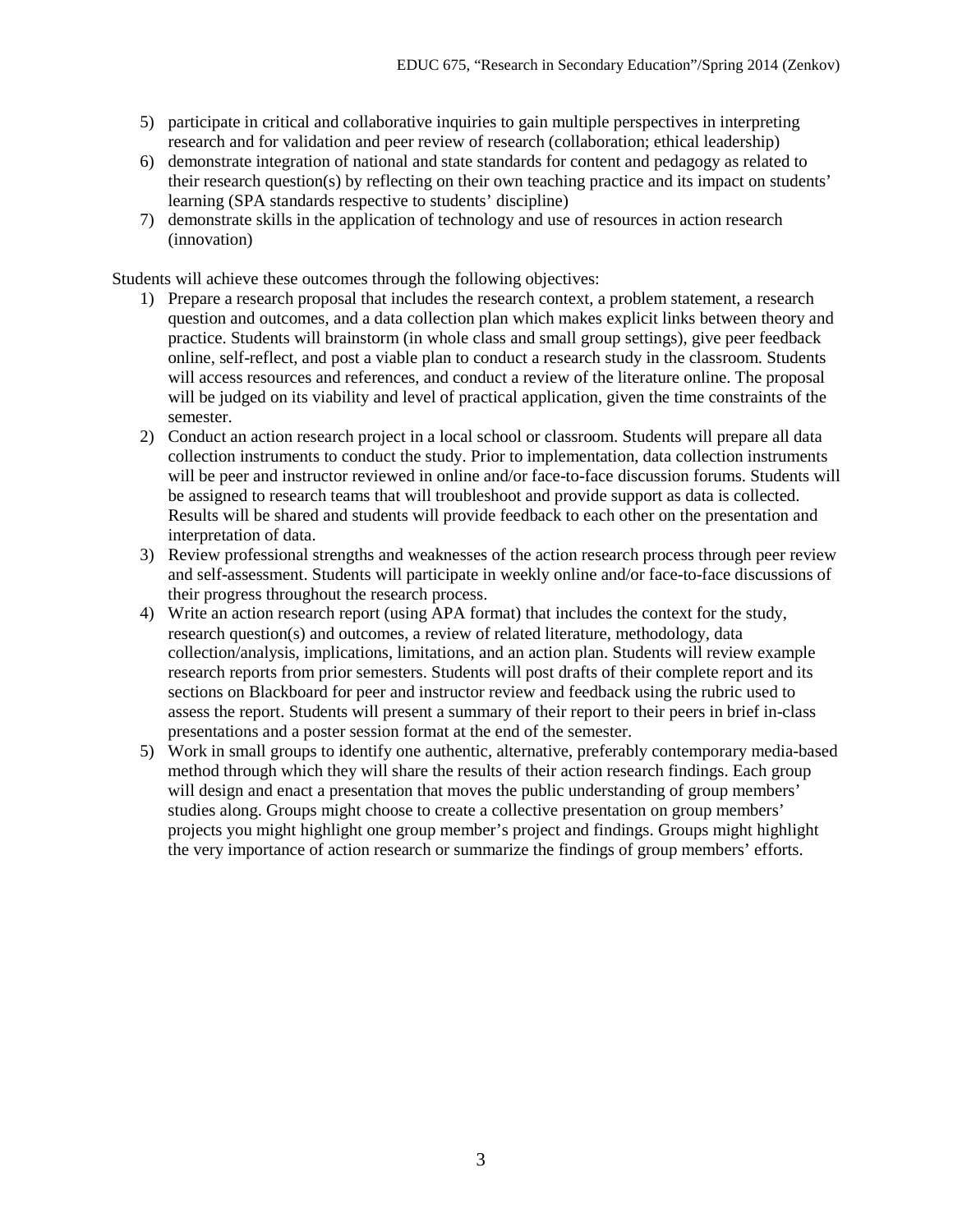#### **Course Delivery**

The primary purpose of this course is for you to learn how to conduct action research and apply it in your classroom in order to improve your teaching and your students' learning. Throughout the course, you will complete activities that you will later be able to insert—some almost verbatim—into your final action research report. This course is approximately 50% face-to-face and 50% online and is considered a hybrid course. This course is student-centered and will be conducted using a project-based approach. Your research questions and methodology will be the focus of the course and will drive readings, classroom discussions, peer review activities, reflections, and the action research project that you complete. The purpose of the discussions and peer review sessions will be to support completion of our action research projects and provide opportunities for us to learn about and analyze methods and techniques of action research. You will have the opportunity to construct knowledge and critically reflect on the research process as you complete the action research proposal and report, and then prepare your "Action Research Impact Presentation" for graduation.

The course will be delivered through a variety of online, face-to-face, and individualized instructional approaches. Online sessions will be conducted in both synchronous and asynchronous formats, but you will be expected to post your own reflections and assignments and respond to peers' and instructors' postings and feedback by the end of each designated class week (midnight US eastern standard time each Monday). During class meetings there will be large group, small group, and individual activities. Online classes are considered regular instructional time and the assignments given are the equivalent of a full inclass session. The online classes involve research, use of professional web sites, synchronous and asynchronous discussions (during specified timeframes), peer review, email with the instructor and classmates, readings, writing reflections, and other assignments. GMU's BlackBoard course framework will be used regularly throughout the course. Your GMU email address is required for communication with the course instructor and must be active by the first week of class. Please inform me of any accessibility problems the first day of class.

Participants conduct independent research, as well as communicate with each other and the instructor via electronic media. In general, we will engage in four activities during our time together:

- 1. Mini-lectures, activities, and discussions related to research methods led by both the instructor and course participants and supported by the course text and other selected readings
- 2. Discussions of the week's readings led by the instructor and course participants
- 3. Research and critical friends and Action Research Impact group meetings in which students concentrate on selected readings, provide feedback and support for each others' writing and research processes, and share how they have presented their research efforts to authentic audiences
- 4. Individual, small group, and whole group meetings to discuss research efforts

Please note that because you have much to learn from each other, and because teaching is often a collaborative effort, you will frequently work in groups. This will give you a chance to share ideas, be exposed to a range of perspectives and experiences, and support each other as you continue to develop your teaching and researching skills.

## **Course Overview**

Teachers are often encouraged to implement "research-based" practices, required to attend workshops where research findings are presented, provided with lists of books that synthesize research, and asked to suggest changes in practice based on the implications of research. Although these practices have their usefulness, the assumption implicit in much of the discourse surrounding educational research is that teachers are *consumers* and/or *objects* of research, rather than *producers* of research. The past two decades have seen a growing movement to upend those assumptions through an emphasis on the importance of action research (which is often considered synonymous with "teacher research" and "practitioner research"). Thus, the research and theory we will read and the methodologies with which we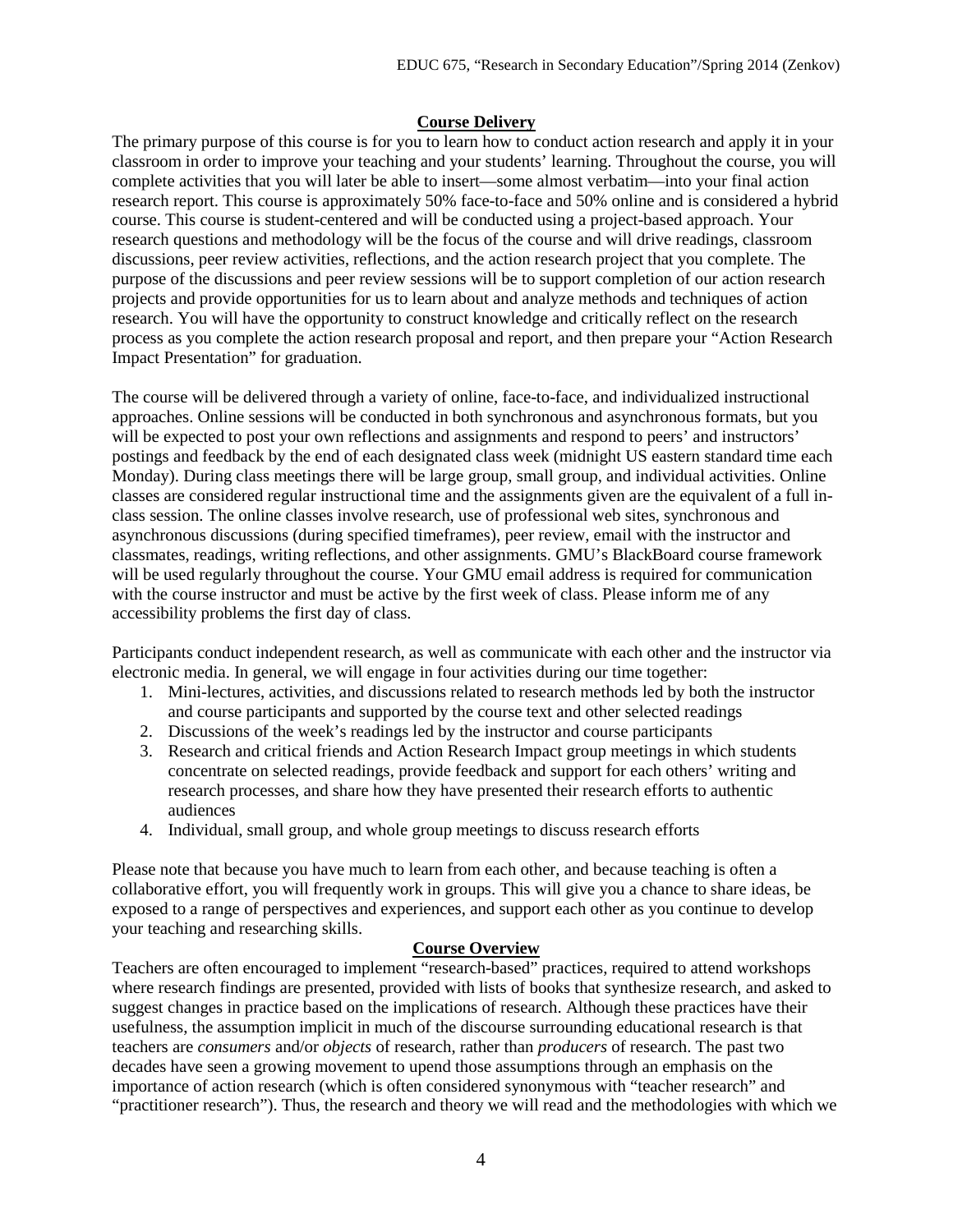will engage are those associated with "action research" (i.e., research conducted by teachers for professional purposes). Action research positions teachers as *producers* of knowledge—professionals who can learn about and improve their practice by studying important questions that grow from their own experiences and observations.

This class is designed to support you in using and building on the ideas and content you have encountered in your previous coursework. Most importantly, the course assists you as you consider ways to better support children and youth. In other words, your current and future students are at the center of our work. Toward these ends, the course requires you to conceptualize, design, and begin to implement an original research project in your school/classroom. Only if we attempt to live these action research processes in this course will you be able to use them eventually in your own teaching practices. Thus, for every activity in this course, you must act and study with multiple lenses—as a student, teacher, and advocate. Although the work required to achieve these goals is intensive, the course is designed to provide you with much support. You will need to hit the ground running, starting your research project early, and working on it steadily. Through our readings, we will explore research methodologies, analyses of the history and impact of action research, and the efforts of other action researchers. Our readings and discussions will help you develop your own rationale and "road map" for your inquiry project. We will dig into readings together, write often and share our writing with one another, and support each other in our research goals.

#### **Instructor Introduction and Theoretical Framework**

I believe that the best teachers know themselves as literate people in the broadest sense. I will ask you also to know yourselves as professionals with a variety of literacies, including those of photographers, visual sociologists, and community constituents. Teachers and those who work with children and youth must be resilient individuals who are willing to take risks to let school literacies matter to themselves, their students, and the broader community. I will expect you to be your best, brightest, most thoughtful, and most creative selves. I intend that this course will be one that you remember, and that you will care passionately about the work we do. I will have uncompromising professional standards for your behavior, participation, and openness. At the same time, I will do everything possible to ensure that you meet these standards. My hope is that we will experience much intellectual camaraderie, engaging discussion, and laughter as we proceed. I encourage you to take risks and celebrate the risks taken by your colleagues.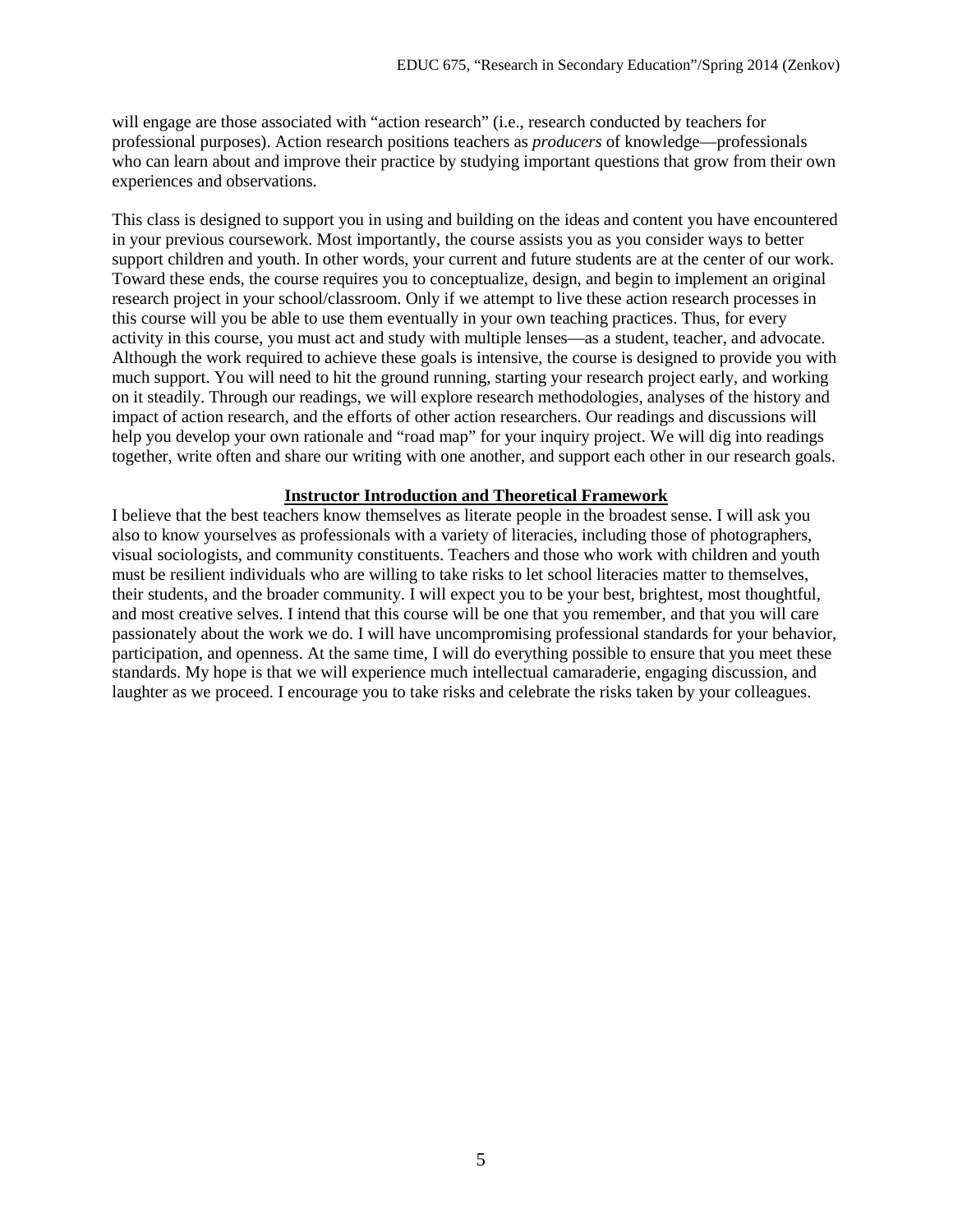I bring the perspectives of a veteran teacher and teacher educator, as well as the points of view of a community activist and artist. I approach all educational experiences with the goal of helping students to learn to be active, creative, "real world" members of a just society. It is important for us as educators to approach our teaching with a simultaneously critical and creative perspective: when we assess current teaching practices, we also begin to develop new ones. I offer an explicit critique of schooling: as a classroom teacher with more than fifteen years experience, an active scholar, and an advocate for children and youth and schools, playing a critical role is my right and responsibility. It is my hope that you will take on this same role. Perhaps most importantly to you, I have spent my school and university teaching career working across school and university settings with a wide range of children and youth, so I am confident that I will be able to support you in this class. Finally, much as you as university students must be concerned with your own development and others' assessments of your class efforts, I am committed to my growth as a teacher and teacher educator. I will ask for your support in my research as I study your inquiry processes and as I consider the prospect of authoring (or co-authoring with you) a book exploring how best to help early career teachers conduct action research.

I will ask you to think of the teaching strategies we use in class and that you plan to use as research interventions in your own classroom in three categories, which are framed by an assessment-driven, "backwards" design:

- 1) "Ways Out": What is the student's "way out" of the text or activity with which you are asking them to engage? That is, what artifacts and demonstrations will the student complete to exhibit her/his comprehension of the key ideas that they are encountering? How will you assess students' knowledge, skills, and attitudes? How will students demonstrate their retention of and relationship to the material?
- 2) "Ways In": What is the student's "way in" to this text or activity? That is, how are you approaching the student's natural interests in or motivations for this assignment? Think about how you might use the student's existing "literacies" to do this. What specific strategies will you use?
- 3) "Ways Through": What are students' "ways through" this text or activity? That is, what strategies and tools are you giving students to make sense of and understand the sources you are using with this assignment? How will students translate the material into their own terms?

## **GMU/CEHD Policies and Resources for Students**

George Mason University and the College of Education and Human Development expect that all students abide by the following:

**Professional Dispositions: Students are expected to exhibit professional behavior and dispositions** at all times. See **[gse.gmu.edu](https://by2prd0510.outlook.com/owa/redir.aspx?C=bcDR-1YfGkmHimyYOu6rz11TnIsCb9AIDGJvWB8bDF6IT0B_7egxPMSuoN_pb45uG3pVrbRPWgA.&URL=http%3a%2f%2fgse.gmu.edu%2f)** for a listing of these dispositions. The Virginia Department of Education and the National Council for Accreditation of Teacher Education promote standards of professional competence and dispositions. Dispositions are values, commitments, and professional ethics that influence behaviors toward students, families, colleagues, and all members of the learning community. The Graduate School of Education expects students, faculty, and staff to exhibit professional dispositions through a: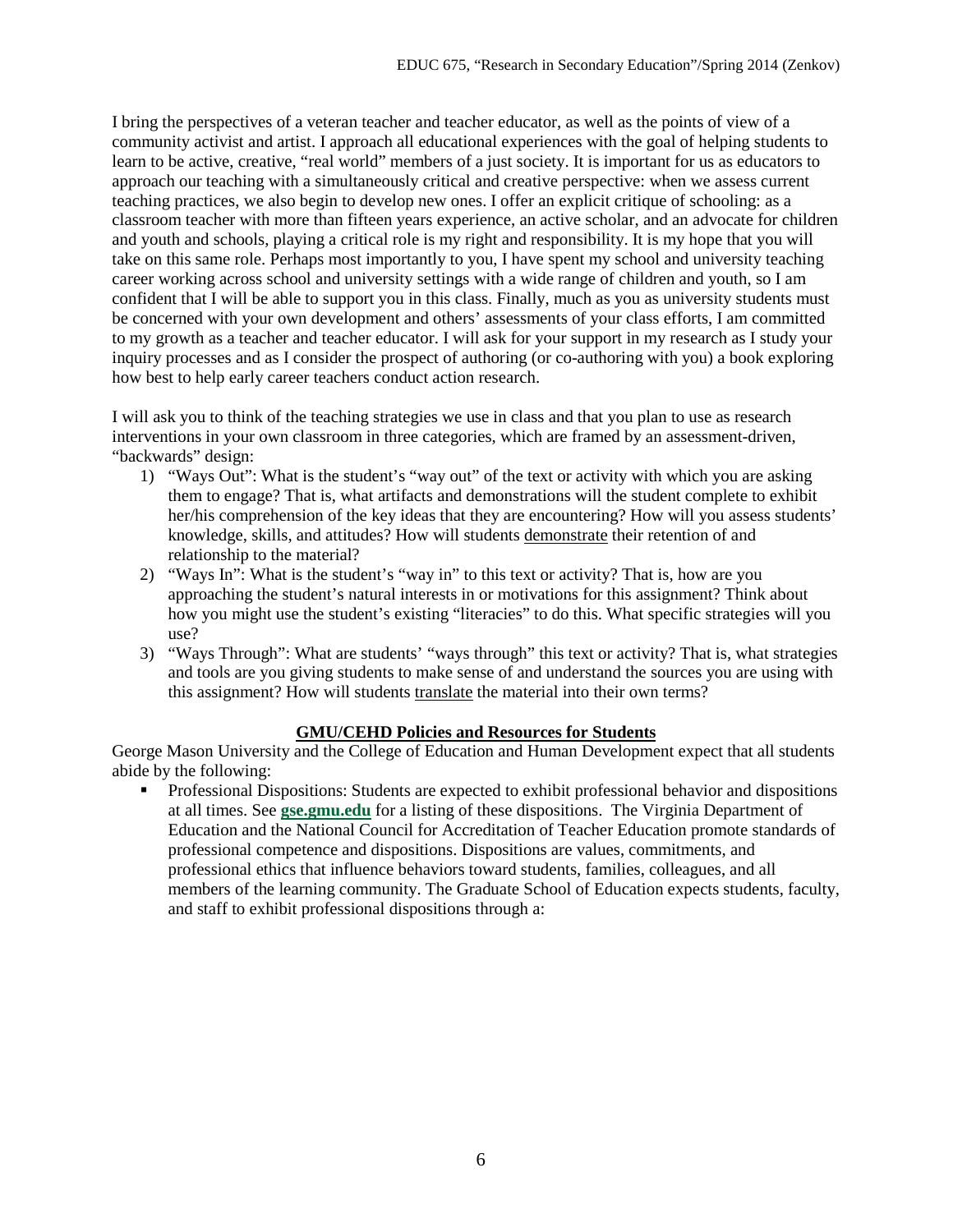- $\triangleright$  Commitment to the profession
	- Promoting exemplary practice
	- Excellence in teaching and learning
	- Advancing the profession
	- **Engagement in partnerships**
- $\triangleright$  Commitment to honoring professional ethical standards
	- **Fairness**
	- **-** Honesty
	- $\blacksquare$  Integrity
	- **Trustworthiness**
	- **Confidentiality**
	- Respect for colleagues and students
- $\triangleright$  Commitment to key elements of professional practice
	- Belief that all individuals have the potential for growth and learning
	- **Persistence in helping individuals succeed**
	- **High standards**
	- Safe and supportive learning environments
	- **Systematic planning**
	- **Intrinsic motivation**
	- Reciprocal, active learning
	- Continuous, integrated assessment
	- Critical thinking
	- Thoughtful, responsive listening
	- Active, supportive interactions
	- Technology-supported learning
	- Research-based practice
	- Respect for diverse talents, abilities, and perspectives
	- Authentic and relevant learning
- $\triangleright$  Commitment to being a member of a learning community
	- Professional dialogue
	- Self-improvement
	- Collective improvement
	- Reflective practice
	- **Responsibility**
	- Flexibility
	- Collaboration
	- Continuous, lifelong learning
- $\triangleright$  Commitment to democratic values and social justice
	- Understanding systemic issues that prevent full participation
	- Awareness of practices that sustain unequal treatment or unequal voice
	- Advocate for practices that promote equity and access
	- Respects the opinions and dignity of others
	- Sensitive to community and cultural norms
	- **•** Appreciates and integrates multiple perspectives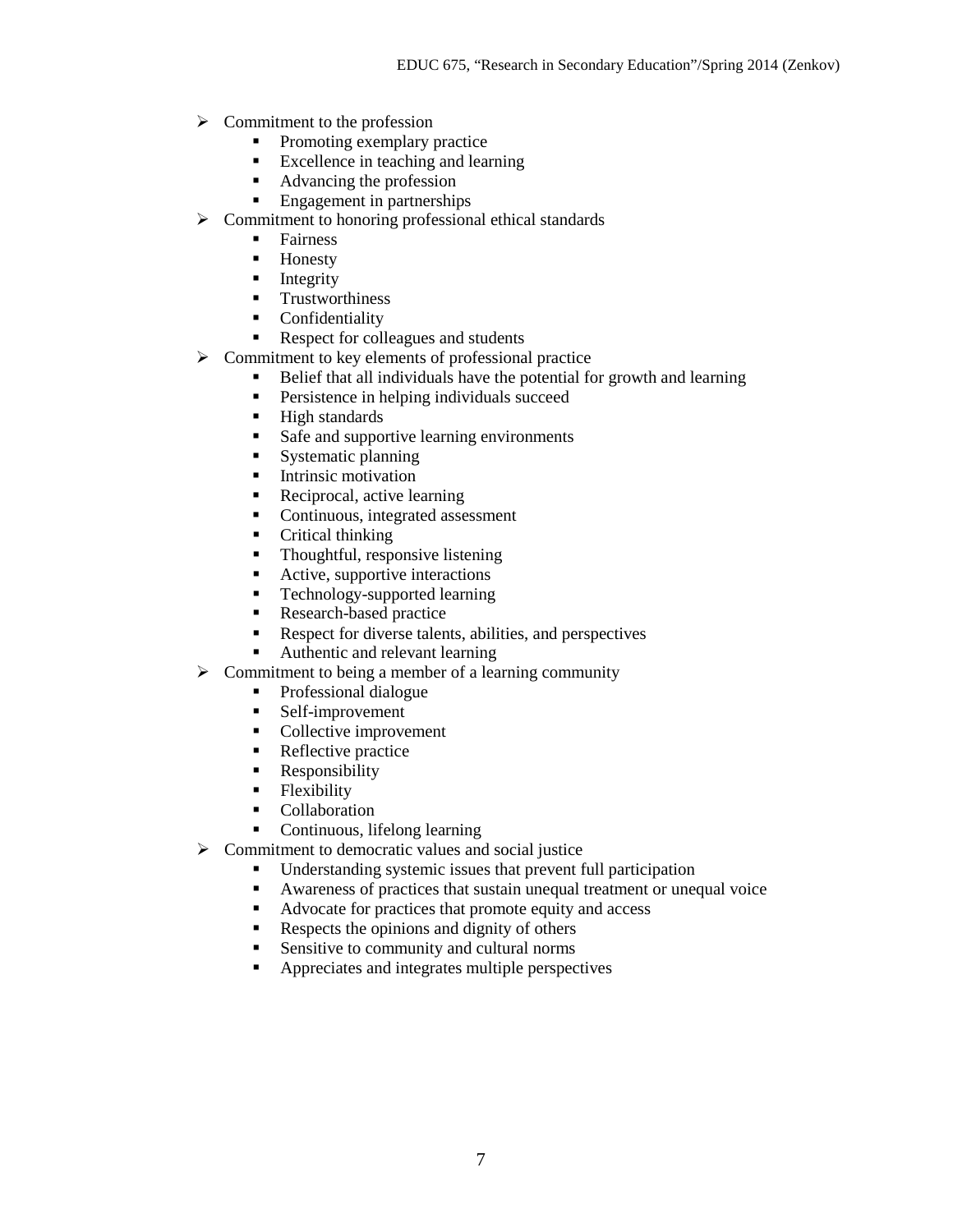- Students must follow the guidelines of the George Mason University Honor Code. See **<http://oai.gmu.edu/honor-code/>** for the full honor code. Please note that:
	- $\triangleright$  "Plagiarism encompasses the following:
		- Presenting as one's own the words, the work, or the opinions of someone else without proper acknowledgment.
		- Borrowing the sequence of ideas, the arrangement of material, or the pattern of thought of someone else without proper acknowledgment." (from Mason Honor Code online at **[http://mason.gmu.edu/~montecin/plagiarism.htm](https://by2prd0510.outlook.com/owa/redir.aspx?C=bcDR-1YfGkmHimyYOu6rz11TnIsCb9AIDGJvWB8bDF6IT0B_7egxPMSuoN_pb45uG3pVrbRPWgA.&URL=http%3a%2f%2fmason.gmu.edu%2f%7emontecin%2fplagiarism.htm)**)
	- $\triangleright$  Paraphrasing involves taking someone else's ideas and putting them in your own words. When you paraphrase, you need to cite the source using APA format.
	- $\triangleright$  When material is copied word for word from a source, it is a direct quotation. You must use quotation marks (or block indent the text) and cite the source.
	- Electronic tools (e.g., SafeAssign) may be used to detect plagiarism if necessary.
	- $\triangleright$  Plagiarism and other forms of academic misconduct are treated seriously and may result in disciplinary actions.
- All students must follow the university policy for Responsible Use of Computing. See **[http://universitypolicy.gmu.edu/policies/responsible-use-of-computing/.](http://universitypolicy.gmu.edu/policies/responsible-use-of-computing/)**
- Students with disabilities who seek accommodations in a course must be registered with the Mason Office of Disability Services (ODS) and inform the instructor, in writing, at the beginning of the semester. [See **[http://ods.gmu.edu](http://ods.gmu.edu/)**].
- The George Mason University Counseling and Psychological Services (CAPS) staff consists of professional counseling and clinical psychologists, social workers, and counselors who offer a wide range of services (e.g., individual and group counseling, workshops and outreach programs) to enhance students' personal experience and academic performance [See [http://caps.gmu.edu/\]](http://caps.gmu.edu/).
- Students are responsible for the content of university communications sent to their George Mason University email account and are required to activate their account and check it regularly. All communication from the university, college, school, and program will be sent to students solely through their Mason email account.
- Students must follow the university policy stating that all sound emitting devices shall be turned off during class unless otherwise authorized by the instructor.
- The George Mason University Writing Center staff provides a variety of resources and services (e.g., tutoring, workshops, writing guides, handbooks) intended to support students as they work to construct and share knowledge through writing [See [http://writingcenter.gmu.edu/\]](http://writingcenter.gmu.edu/).
- For additional information on the College of Education and Human Development, Graduate School of Education, please visit our website: **<http://gse.gmu.edu/>**.

# **Emergency Notification**

The university utilizes a communication system to reach all students, faculty, and staff with emergency information (e.g., in case of severe weather). You can be sure that you are registered with the Mason Alert system by visiting **[https://alert.gmu.edu](https://alert.gmu.edu/)**. An emergency poster can also be found in each Mason classroom. Information about Mason emergency response plans can be found at **<http://cert.gmu.edu/>**.

# **Human Subjects Research Review Process**

Any research or action research that will be publicly disseminated must have prior approval of the GMU Human Subjects Review Board (HSRB). Inquiry/action research that is used solely for the purpose of studying pedagogical aspects may be conducted without additional permission but cannot be disseminated. Detailed information on what is involved in submitting a proposal to the Review Board is available from the following web site: **<http://oria.gmu.edu/>**

## **Required Texts and Materials**

Golobic, J. (2012). *Engage with Reading and Writing: Strategies for High School Literacy Students.*  Unpublished masters action research project. Note: This paper will be provided electronically.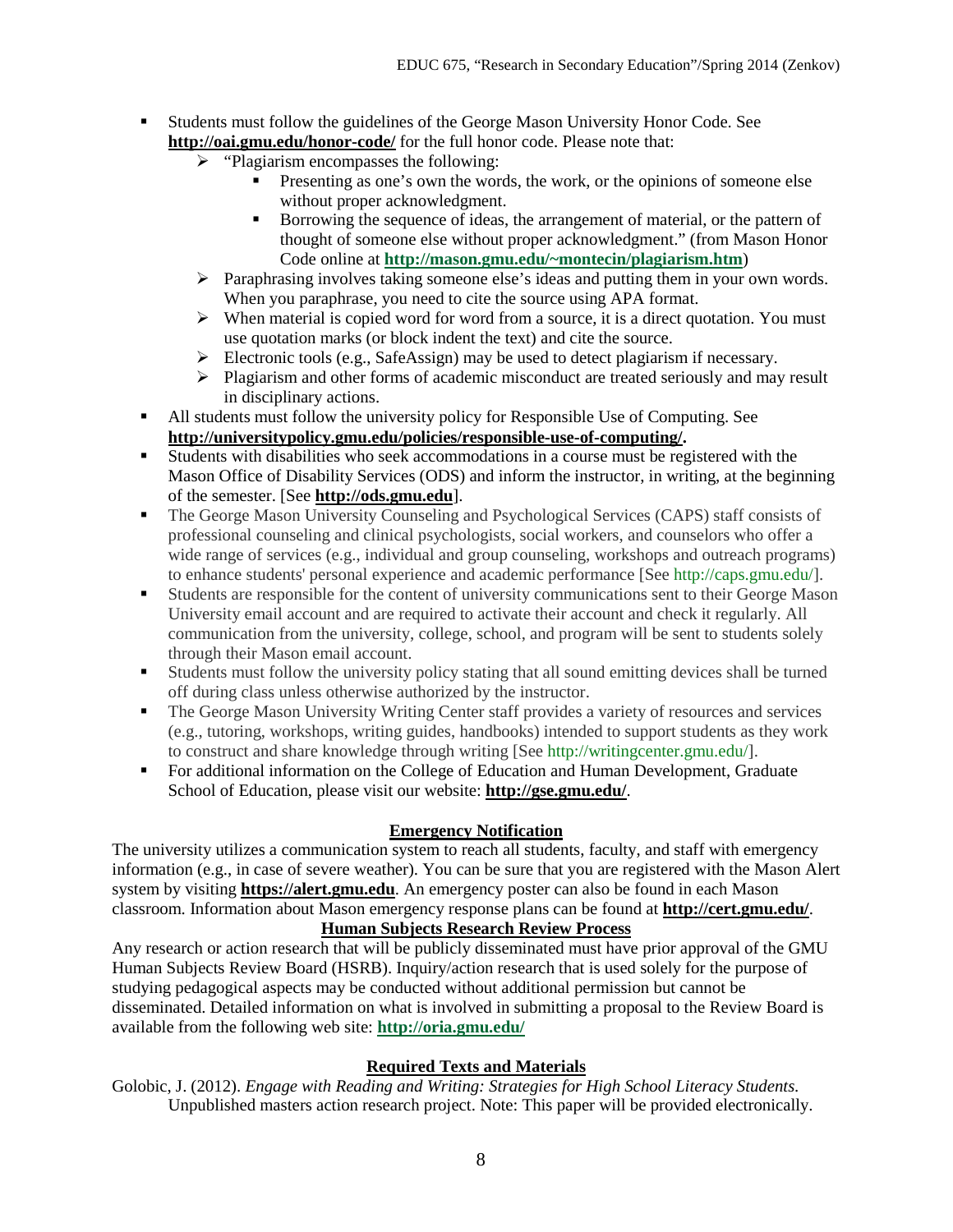Hahne, C. (2012). *Confidence + Good Grades = Success!: Defining and Promoting Student Success in Mathematics Through the Use of Self-Monitoring and Progress Tracking*. Unpublished masters action research project. Note: This paper will be provided electronically.

- Hannon, S. (2012). *Expanding our Literacies: Reading and Writing Strategies in the Classroom.* Unpublished masters action research project. Note: This paper will be provided electronically.
- Lancia, A. (2013). *Electronic Portfolios: 21st Century Assessment Tools for Early Childhood Learners.* Unpublished masters action research project. Note: This paper will be provided electronically.
- Leathart, S. (2012). *A Slice of Pizza: The Use of Authentic Contexts in a High School Biology Class.* Unpublished masters action research project. Note: This paper will be provided electronically.
- Long, L. (2013). *Mathematical Proficiency Through Problem-Solving.* Unpublished masters action research project. Note: This paper will be provided electronically.
- McCusker, D. (2013). *Using Movement to Explicitly Teach Vocabulary to First Grade English Language Learners.* Unpublished masters action research project. Note: This paper will be provided electronically.
- Mills, G.E. (2013). *Action research: A guide for the teacher researcher* (5th ed.). Upper Saddle River, NJ: Pearson Education/Merrill Prentice Hall. ISBN: 9780132887762.
- Peckenham, E. (2013). *"I Know That I'm Use Water for Somethink": A Study of Self-Assessment in a Third Grade Science Classroom.* Unpublished masters action research project. Note: This paper will be provided electronically.
- Sharp, R. (2012). *Learn with your friends: Literature circles with English Language Learners in Africa*. Unpublished masters action research project. Note: This paper will be provided electronically.
- Stone, K. (2013). *The "Art" of Mother Tongue Inclusion: Its Effect On Achievement, Self-Esteem and Identity*. Unpublished masters action research project. Note: This paper will be provided electronically.
- Townsend, S. (2013). *ANOTHER Homework Assignment? Increasing Homework Motivation in the Middle School Classroom.* Unpublished masters action research project. Note: This paper will be provided electronically.
- Vranas, J. (2013). *Combating the "Bueller Effect:" A Study of the Effects of Homogeneous Ability Grouping on Confidence and Participation.* Unpublished masters action research project. Note: This paper will be provided electronically.
- Walsleben, K. (2012). *Student-Teacher Relationships and Their Effect on Student Engagement and Achievement.* Unpublished masters action research project. Note: This paper will be provided electronically.
- Zenkov, K. & Harmon, J. (2009). Picturing a writing process: Using photovoice to learn how to teach writing to urban youth. *Journal of Adolescent and Adult Literacy, 52*(7), 575-584*.* Note: This article will be provided electronically.

Additional readings available online and/or in class; we may substitute other teacher research projects for those listed above, but these will also be provided electronically and free-of-charge. You will also need access to a digital camera and a computer (with web, email, and printing privileges).

#### **Recommended Texts**

American Psychological Association (2009). *Publication manual (6th Ed.)*. Washington, DC: American Psychological Association.

*Note: APA guidelines are available online at http://owl.english.purdue.edu/owl/resource/560/01/*

#### **Resources**

#### *Articles and Books*

- Arhar, J., Holly, M. & Kasten, W. (2001). *Action research for teachers: Traveling the yellow brick road*. Upper Saddle River, New Jersey: Merrill Prentice Hall.
- Bell, J. (1993). *Doing your research project: A guide for first-time researchers in education and social science.* Buckingham, England: Open University Press.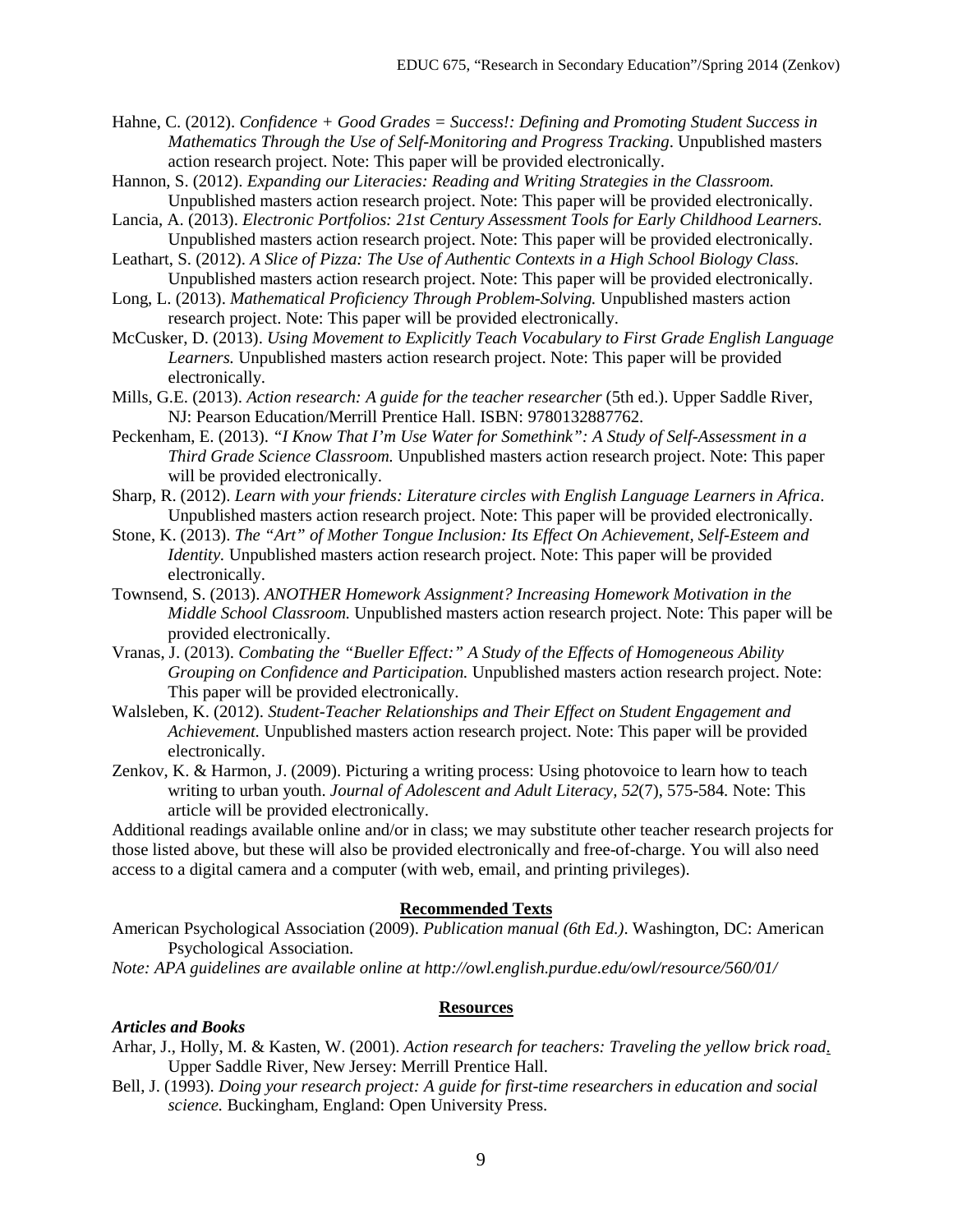- Biancarosa, G. & Snow, C.E. (2004). *Reading next—A vision for action and research in middle and high school literacy: A report from the Carnegie Corporation of New York*. Washington, DC: Alliance for Excellent Education, 12.
- Burnaford, G., Fischer, F. & Hobson, D. (1996). *Teachers doing research: Practical possibilities.* Mahwah, NJ: Lawrence Erlbaum Associates.
- Carlisle, L.R., Jackson, B. & George, A. (2006). Principles of social justice education: The social justice education in schools project. *Equity & Excellence in Education 39,* 55-64.
- Children's Defense Fund. (2008). *The state of America's children yearbook*. Available: [www.childrensdefense.org/ac2001/Acol.ASP](http://www.childrensdefense.org/ac2001/Acol.ASP)**.**
- Chiseri-Strater, E. & Sunstein, B. (2006). *What works? A practical guide for teacher research.*  Heinemann. Note: Intro and sample chapter can be found at http://books.heinemann.com/shared/onlineresources/E00713/chapter9.pdf and ordered online at <http://books.heinemann.com/products/E00713.aspx>**.**
- Cochran-Smith, M., Lytle, S.L (1999). The teacher research movement: A decade later. *Educational Researcher, 28*(7), 15-25.
- Costa, A. and Kallick, B. (1993). Through the lens of a critical friend. *Educational Leadership, 51*(2), 49- 51.
- Cook-Sather, A. (2009). *Learning from the student's perspective*: *A methods sourcebook for effective teaching.* Boulder, CO: Paradigm Publishers.
- Courtland, M.C., & Gambell, T.J. (1994)*. Curriculum Planning in the Language Arts K-12: A Holistic Perspective*. North York, Ontario: Captus Press.
- Duncan-Andrade, J. (2005). Toward teacher development for the urban in urban teaching. *Teaching Education, 15*, 339-350.
- Ewald, W. (2001). *I wanna take me a picture: Teaching photography and writing to children*. Boston: Center for Documentary Studies/Beacon.
- Falk, B. & Blumenreich, M. (2005). *The power of questions: A guide to teacher and student research.*  Portsmouth, NH: Heinemann.
- Freeman, D. (1998). *Doing teacher research: From inquiry to understanding*. Toronto, Canada: Heinle & Heinle Publishers.
- Goodnough, K. (2001). Teacher development through action research. *Action in teacher education, 23*(1), 37-46.
- Greely, K. (2000). *Why fly that way?: Living community and academic achievement.* NY: Teachers College.
- Hanks, R.S. & Ponzetti, J.J. (2004). Family studies and intergenerational studies: Intersections and opportunities. *Journal of Intergenerational Relationships, 2*(3/4), 5-22.
- Herrell, A. & Jordan, M. (2007). *Fifty strategies for training English language learners*. Upper Saddle River, NJ: Pearson/Merrill/Prentice Hall.
- Hopkins, D. (1993). *A teacher's guide to classroom research.* Buckingham, England: Open University Press.
- Hubbard, R. & Power, B. (1999). *Living the questions: A guide for teacher researchers.* NY: Stenhouse Publishers.
- Jones, S. (2006). *Girls, social class, and literacy: What teachers can do to make a difference*. Portsmouth, NH: Heinemann.
- Kagan, D.M. (1993). *Laura and Jim and what they taught me about the gap between educational theory and practice.* NY. State University of New York Press.
- Kosnik, C., Beck, C., Freese, A.R., & Samaras, A.P. (Eds.), (2006). *Making a difference in teacher education through self-study: Studies of personal, professional, and program renewal*. Dordrecht, The Netherlands: Springer.
- Ladson-Billings, G. (2006). From the achievement gap to the education debt: Understanding achievement in US schools. *Educational Research, 35*(7), 3-12.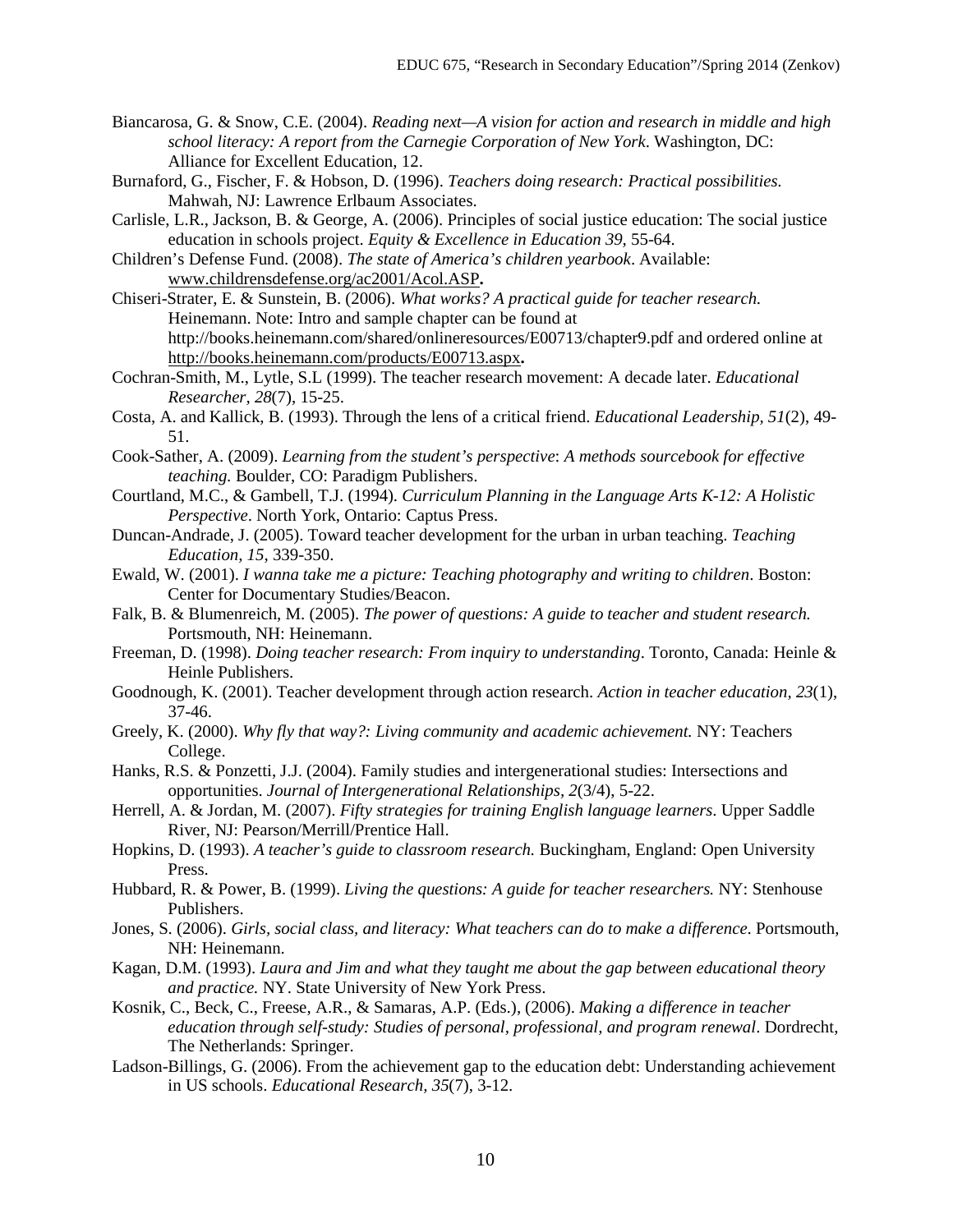- Leedy, P.D., and Ormrod, J.E. (2001). *Practical research: Planning and design.* Upper Saddle River, NJ: Merrill.
- Lucas, T. & Villegas, A.M. (2003). *Educating culturally responsive teachers: A coherent approach*. Albany, NY: State University of New York Press.
- Macintyre, C. (2000). *The art of action research in the classroom.* London: David Fulton Publishers.

MacLean, M. & Mohr, M. (1999). *Teacher-researchers at work.* Berkeley, CA: National Writing Project.

- Mahiri, J. (Ed). (2004). *What they don't learn in school: Literacy in the lives of urban youth*. New York: Peter Lang.
- Marquez-Zenkov, K. (2007). Through city students' eyes: Urban students' beliefs about school's purposes, supports, and impediments. *Visual Studies, 22*(2), 138-154.
- Marquez-Zenkov, K., & Harmon, J.A. (2007). "Seeing" English in the city: Using photography to understand students' literacy relationships. *English Journal, 96*(6), 24-30.
- Marzano, R., Pickering, D., & Pollock, J. (2004). *Classroom instruction that works: Research-based strategies for increasing student achievement.* Prentice Hall.
- McNiff, J., Lomax, P., & Whitehead, J. (2003). The main features of action research process. In *You and your action research project.* London and NY: RoutledgeFalmer.
- Mertler, C.A. & Charles, C.M. (2011). *Introduction to educational research* (7th ed.). Boston: Pearson/Allyn & Bacon. ISBN: 013701344-2.
- Mitra, D. (2007). Student voice in school reform: From listening to leadership. In D. Thiessen & A. Cook-Sather (Eds.), *International handbook of student experience in elementary and secondary school*. Dordrecht, The Netherlands: Springer Publishers.
- Moje, E.B., & Hinchman, K. (2004). Culturally responsive practices for youth literacy learning. In J. Dole & T. Jetton (Eds.), *Adolescent literacy research and practice* (pp. 331-350). New York: Guilford Press.
- Moje, E.B. (2008). The complex world of adolescent literacy: Myths, motivations, and mysteries. *Harvard Educational Review*, Spring 2008, 107-154.
- Morrell, E. and Duncan-Andrade, J. (2006). Popular culture and critical media pedagogy in secondary literacy classrooms. *International Journal of Learning, 12*, 2005/2006.
- Morrell, E. (2007). *Critical literacy and urban youth: Pedagogies of access, dissent, and liberation*. New York: Routledge.
- Myers, E. & Rust, F. (2003). *Taking action with teacher research*. Heinemann.
- Nieto, S. (2003). *What keeps teachers going?* New York: Teachers College Press.
- Oakes, J. & Lipton, M. (2003). *Teaching to change the world, 2nd ed.* Boston: McGraw Hill.
- Raggl, A. & Schratz, M. (2004). Using visuals to release pupil's voices: Emotional pathways to enhancing thinking and reflecting on learning. In C. Pole (Ed.), *Seeing is believing? Approaches to visual research (Volume 7)*. New York, NY: Elsevier.
- Richardson, L. (1998). Writing: A method of inquiry. In N. Denzin & Y. Lincoln (Eds.). *Strategies of qualitative inquiry* (volume 2). Thousand Oaks: Sage.
- Rodgers, C. (2006). Attending to student voice: The role of descriptive feedback in learning and teaching. *Curriculum Inquiry, 36*(2), 209-237.
- Rogers, R., et al. (2005). Professional development for social transformation: The literacy for social justice research group. *Language Arts, 82*(5), 347-358.
- Sagor, R. (1993). *How to conduct collaborative action research.* Alexandria, VA: Association for Supervision and Curriculum Development.
- Samaras, A. P. (2011). *Self-study teacher research: Improving your practice through collaborative inquiry.* Thousand Oaks, CA: Sage.
- Samaras, A. P., & Freese, A. R. (2006). *Self-study of teaching practices primer.* New York, NY: Peter Lang.
- Samaras, A. P., Freese, A. R., Kosnik, C., & Beck, C. (Eds.) (2008). *Learning communities in practice.*  The Netherlands: Springer Press.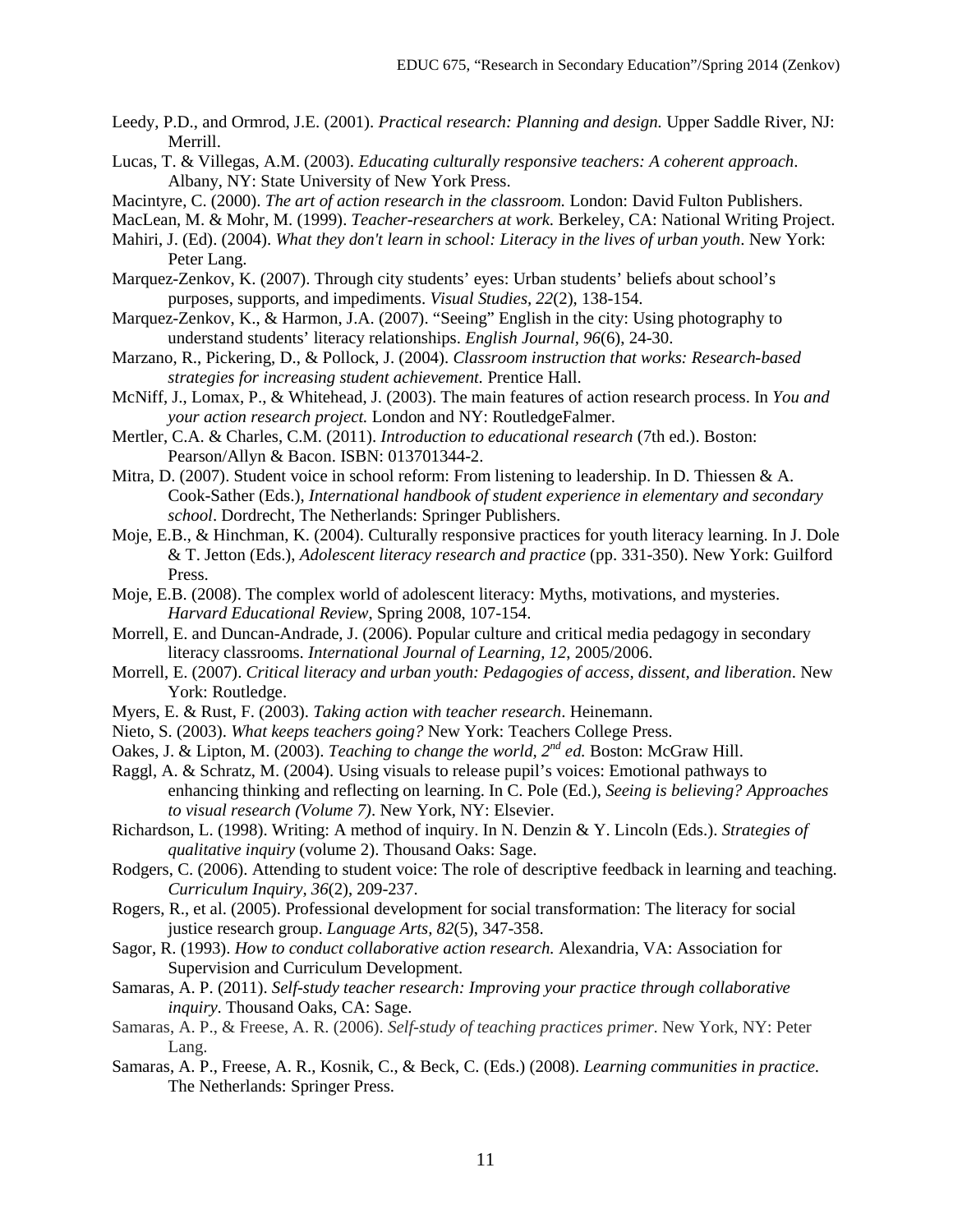- Seidman, I. (1998). *Interviewing as qualitative research: A guide for researchers in education and the social sciences.* New York: Teachers College Press.
- Singer, Jessica. (2006). *Stirring up justice: Writing and reading to change the world*. Portsmouth, NH: Heinemann. ISBN: 0325007470
- Street, B. (2003). What's "new" in New Literacy Studies? Critical approaches to literacy in theory and practice. *Current Issues in Comparative Education, 5*(2), pp. 1-14.
- Teel, K., & Obidah, J. (Eds.). (2008). *Building racial and cultural competence in the classroom: Strategies from urban educators*. New York: Teachers College Press.
- Temple, C., Ogle, D., Crawford, A., Frepon, P. (2008): *All children read: Teaching for literacy in today's diverse classrooms*. Upper Saddle River, NJ: Pearson/Allyn & Bacon.
- Thomas, R. M. (2005). *Teachers doing research: An introductory guidebook.* Boston: Pearson/Allyn & Bacon.
- Van Horn, L. (2008). *Reading photographs to write with meaning and purpose, grades 4–12*. Newark, DE: International Reading Association.
- Villegas, A. & Lucas, T. (2007). The culturally responsive teacher. *Educational Leadership. 64*(6), 28-33.
- Whitford, B. L. & Wood, D.R. (2010). *Teachers learning in community: Realities and possibilities*. Albany, NY: SUNY.
- Yonezawa, S., & Jones, M. (2007). Using student voices to inform and evaluate secondary school reform. In D. Thiessen & A. Cook-Sather (Eds.), *International handbook of student experience in elementary and secondary school* (pp. 681-710). The Netherlands: Springer Publishers.
- Zenkov, K., Harmon, J., van Lier, P., & Marquez, M. (2008). Picture this: Seeing diverse city students' ideas about schools' purposes, impediments, and supports. *Multicultural Perspectives*.

#### *Qualitative Analysis*

- Bogdan, R. C., & Biklen, S. K. (1992). *Qualitative research for education: An introduction to theory and methods*. Boston, MA: Allyn & Bacon.
- Czaja, R., & Blair, J. (1996). *Designing surveys: A guide to decisions and procedures.* Thousand Oaks, CA: Pine Forge Press.
- Maxwell, J.A. (2005). *Qualitative research design: An interactive approach (2nd Edition).* Thousand Oaks, CA: Sage.
- Miles, M. B., & Huberman, A. M. (1994). *Qualitative data analysis*. Thousand Oaks, CA: Sage.
- Patton, M. Q. (1990). *Qualitative evaluation and research methods (2nd Edition).* Thousand Oaks, CA: Sage.
- Strauss, A., & Corbin, J. (1990). *Basics of qualitative research: Grounded theory procedures and techniques*. Newbury Park, CA: Sage.

## *Quantitative Analysis and Statistics*

Bartz, A. E. (1999). *Basic statistical concepts (4th ed)*. Upper Saddle River, NJ: Merrill.

- Cronk, B. C. (2002). *How to use SPSS: A step-by-step guide to analysis and interpretation (2nd ed).* Los Angeles, CA: Pyrczak Publishing.
- Jaeger, R. M. (1993). *Statistics: A spectator sport (Second Edition).* Newbury Park, CA: Sage.
- Rovessi, C., & Carroll, D. J. (2002). *Statistics made simple for school leaders.* Lanham, MD: Scarecrow Press.
- Salkind, N. (2000). *Statistics for people who think they hate statistics.* Thousand Oaks, CA: Sage.

#### *Research and Writing*

- Booth, W.C., Colomb, G.G., & Williams, J.M. (1995). *The craft of research*. Chicago, IL: The University of Chicago.
- Dahl, K.K. (1992). *Teacher as writer: Entering the professional conversation.* Urbana, IL: NCTE.

## *General Websites*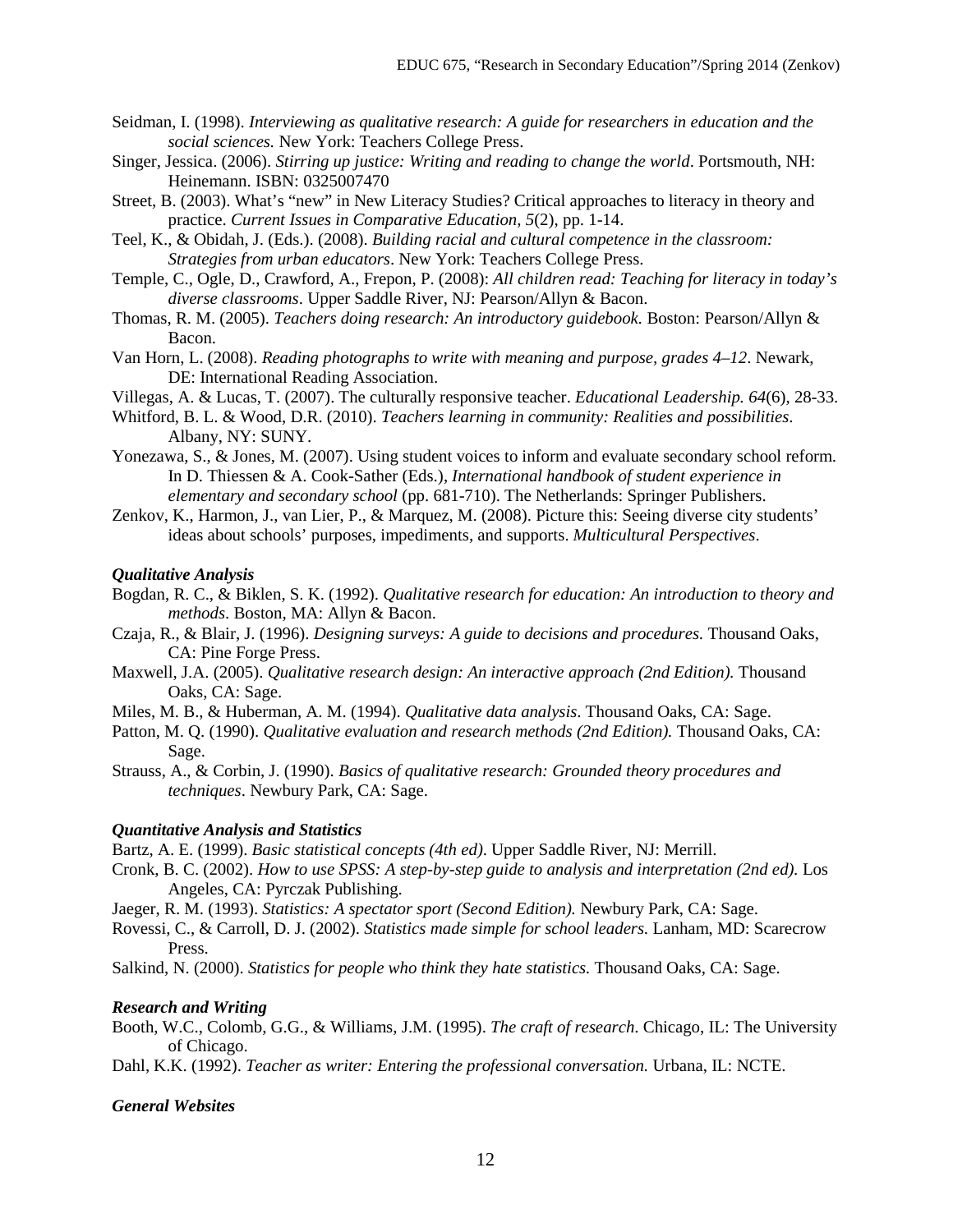- George Mason University Library: **<http://library.gmu.edu/>**
- What Kids Can Do: **[www.whatkidscando.org](http://www.whatkidscando.org/)**
- Through Students' Eyes: **[www.throughstudentseyes.org](http://www.throughstudentseyes.org/)**
- International Visual Sociology Association (IVSA): **[www.visualsociology.org](http://www.visualsociology.org/)**

# *Action/Teacher Research/Research Websites*

- [http://gse.gmu.edu/research/tr/tr\\_action/](http://gse.gmu.edu/research/tr/tr_action/) (GMU teacher research site)
- <http://www.accessexcellence.org/LC/TL/AR/> (teacher research site)
- <http://www.standards.dfes.gov.uk/ntrp/> (UK teacher research site)
- <http://www.teacherresearch.net/> (international teacher research site)
- <http://www.gmu.edu/departments/english/composition/wits/research/index.html>
- http://library.gmu.edu/mudge/Dox/basics.html

## *Data Collection Tools*

- Go to Googledocs, then "spreadsheets" to create survey
- Survey Monkey: http://www.surveymonkey.com/home.asp

## *National Reports and Test Reporting Centers*

- A Nation at Risk: http://www.ed.gov/pubs/NatAtRisk/risk.html
- The Nation's Report Card/National Assessment of Educational Progress: http://nces.ed.gov/nationsreportcard/
- National Center for Educational Statistics: http://nces.ed.gov/help/sitemap.asp
- TIMSS and PIRLS (The International Math and Science Study and International Literacy Study): http://www.timss.org/
- Best Evidence/School Reform Reports/School Models (Johns Hopkins University): http://www.bestevidence.org/index.htm

# *Virginia State Standards*

- Virginia Department of Education: http://www.pen.k12.va.us/
- State of Virginia, SOL Resources: http://www.pen.k12.va.us/VDOE/Instruction/sol.html
- State of Virginia Standards of Learning Test Information: http://www.pen.k12.va.us/VDOE/src/SOLassessments.shtml

## **Course Requirements**

## *General*

All assignments should be turned in on the due date indicated in the schedule below via email. The submission deadline for assignments is Monday midnight (US eastern standard time) each week. All projects must be typed, in 12-point font, with one-inch margins, double-spaced, in Times New Roman font, and follow APA guidelines. Writing quality (including mechanics, organization, and content) is figured into the overall points for each writing assignment, so please proofread carefully. Late papers and projects will not be accepted without penalty, excepting extraordinary circumstances. I am happy to clarify and lend assistance on projects and assignments, but please contact me within a reasonable timeframe. I reserve the right to add, alter, or omit any assignment as necessary during the course of the semester. *Note: Please title each assignment with your last name, the name of the project/assignment, and the date you are submitting it (e.g., Smith\_Literature\_Review\_Draft\_9-1-12).*

## *Attendance, Participation, and Discussion Facilitation (15 points)*

Students are expected to attend *all* class periods of courses for which they register. Class participation both in online and face-to-face settings—is important not only to the individual student, but to the class as whole. Class participation is a factor in grading; instructors may use absences, tardiness, or early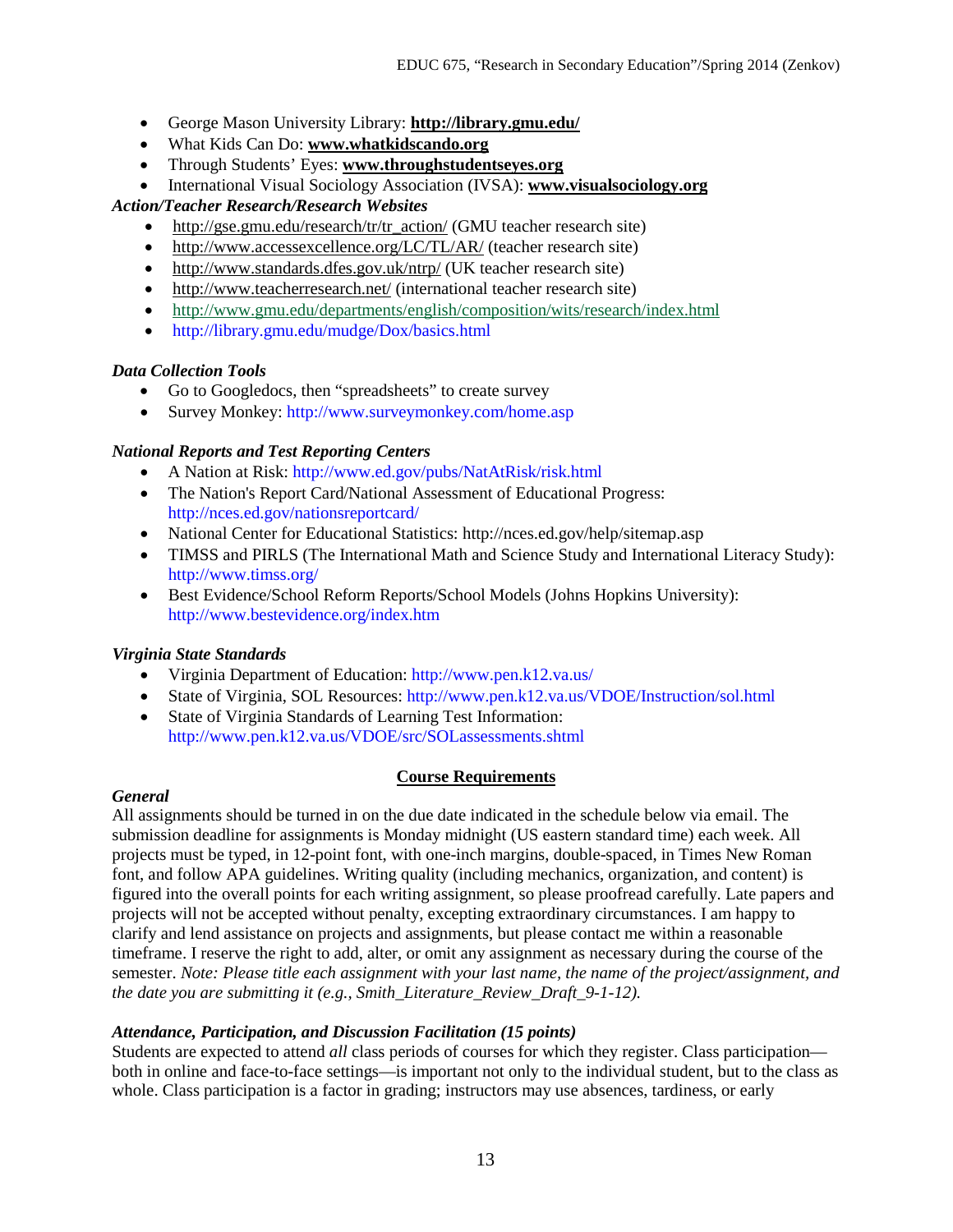departures as de facto evidence of non-participation and as a result lower the grade. Participants are expected to read the assigned materials, complete online activities including pre-session Blackboard assignments, arrive promptly, attend all class meetings for the entire session, and participate in online and face-to-face class discussions. It is your responsibility to offer insights, questions, comments, and concerns from the readings; I suggest that you keep a reading log that includes both notes on and reactions to each reading. This log could also contain the field notes that you will take on your classroom as you complete your research project. If, due to an emergency, you will not be able to participate during a given week of class, please contact me as soon as possible and certainly prior to any face-to-face class time; it's best to do so via my email or my mobile phone (216.470.2384). Students are responsible for obtaining information given during class discussions despite attendance. Demonstration of positive and collaborative professional dispositions toward colleagues during peer review, along with a willingness to accept constructive criticism, is a course expectation.

By virtue of agreeing to work together in this course we instantly formed a new community. This community will be rooted in mutual respect and shared responsibility; these foundations translate into consistent and punctual attendance and active participation in all class activities. My goal is to develop a comfortable online and face-to-face classroom community where risk-taking is encouraged; we can only grow through such open-heartedness. Your attendance, thoughtfulness, clarity, and active sharing of responsibility for our classroom community will affect your grade. It is your responsibility to share and respond with insights, questions, comments, concerns, artifacts, and images from the readings and your teaching and research experiences. Absences and tardies—in both online and campus class sessions—will impact your grade. Two tardies are equal to one absence, and missing 30% or more of class sessions will result in automatic course failure. Please turn off all mobile phones, computers, and pagers when you participate in our class.

You will have the chance to work with "critical friends" across the semester as you draft and craft your teacher research project. A critical friend is first of all a colleague whom you trust personally and professionally. S/he is also someone who is kind but courageous about asking provocative questions about your work and your perspective. In our course, a significant amount of in- and out-of-class time will be spent in our critical friends groups, and I will offer you tools to use to support the creation and revision of each section of your teacher research reports. These activities will require that you follow the outlined procedures quite closely—not religiously or without modification—but trusting the critical friends process and your peers. Let's keep in mind that critical friends intend not just to know their own work but to understand the contexts, circumstances, and settings of their peers' efforts. Let us also be advocates for each others' critical reflections on our teaching practices. We will establish non-negotiables for our work as a class and for each of our critical friends groups.

As well, working in small groups (3-4), participants will serve as the discussion facilitators for an approximate 30-minute conversation related to the readings in a given week. Please find and implement a discussion facilitation strategy that you think would be useful among a group of teachers, paying attention to the topics in the given readings—both the textbook reading and the sample teacher research projects for this week. Please provide sufficient copies for all members of our class of a one-page summary of the discussion strategy you have used. Your ultimate goal is to help us make sense of the information in the week's reading and their relevance to our own teaching, researching, and professional development practices.

#### *Blackboard Participation and Assignments (10 points)*

Participants are expected to log onto Blackboard at least three times weekly. The Blackboard URL is **<https://mymasonportal.gmu.edu/webapps/portal/frameset.jsp>**. Each member of our class will be responsible for contributing at least one posting to each discussion, accompanied by one image/artifact that is related to the ideas and/or events described in your posting. Each class member will also be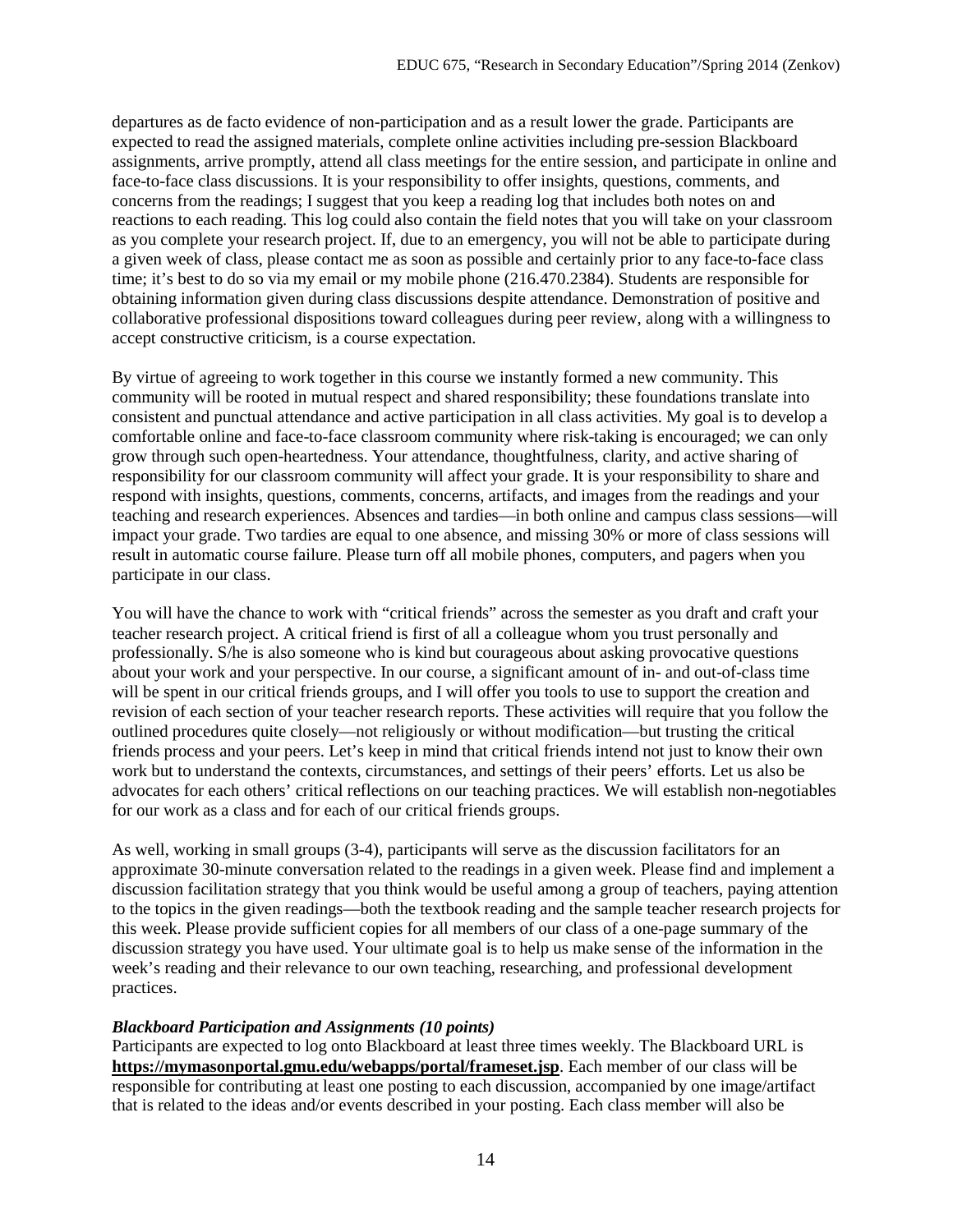required to respond to at least three peers each week. Please post contributions by the end of the week in which the topic is discussed. Discussion postings should be thorough and thoughtful. Just posting an "I agree/disagree with your comment" or "I think the same" to someone else's thoughts is not considered adequate. *Note: Access to the Internet to search for resources and to engage in online course related activity is required approximately three times per week.* 

1) Assignment #1 (due Jan  $28<sup>th</sup>$ )

Post a brief biographical sketch introducing yourself to the class. Attach a photo of yourself, preferably a close-up of you in your work environment. Then, choose and respond to two of the following questions on the Discussion Board and upload one accompanying image or artifact that relates to the ideas or experiences you describe:

- As you understand it, what is the scientific method and what is its purpose?
- What has your experience been in reading education research studies, reports or articles? How have they been beneficial?
- Have you conducted or taken part in a research project or study? If so, please describe the experience, including your role.
- 2) Assignment #2 (due Feb  $4<sup>th</sup>$ )

Please respond to BOTH of the following questions on the Discussion Board, then upload an image/artifact that relates to the ideas/experiences you describe:

- What teaching problem/issue would you like to make your area of focus? Why?
- Action research is often criticized because the outcomes are not generalizable. How might you respond to this concern in defending action research as a viable research method?
- 3) Assignment #3 (due Feb  $11<sup>th</sup>$ )

On pp. 69-70 Mills lists the nine steps in the "Action Research Plan." Please prepare the following first three steps and upload them to the Assignments section on Bb, then upload an image/artifact that relates to the ideas or experiences you describe:

- i) Write an area-of-focus statement
- ii) Define the variables
- iii) Develop research questions
- 4) Assignment #4 (due Feb  $18<sup>th</sup>$ )

Please respond to ONE of the following questions on the Discussion Board, then upload an image/artifact that relates to the ideas/experiences you describe:

- What steps will you take to insure that your study has met ethical challenges?
- What is your school's ethics policy regarding the collection of data from students?
- 5) Assignment #5 (due Feb  $25<sup>th</sup>$ )

Please respond to ONE of the following items on the Discussion Board, then upload an image/artifact that relates to the ideas/experiences you describe:

- On pp. 104-105 Mills defines the term "triangulation." How will you triangulate the data collection in your study? Why did you choose these sources?
- How will you insure that your study is VALID?
- How will you insure that your data collection techniques are RELIABLE?
- 6) Assignment #6 (due Mar  $4<sup>th</sup>$ )

Return to the Action Research Plan on p. 69-70 in Mills. Please upload your responses to the following items to the Assignments section of Bb, then upload one accompanying image or artifact that relates to the ideas or experiences you describe:

- iv) Describe the intervention or innovations
- v) Describe the membership of the action research group
- vi) Describe negotiations that need to be undertaken
- vii) Develop a timeline
- viii) Develop a statement of resources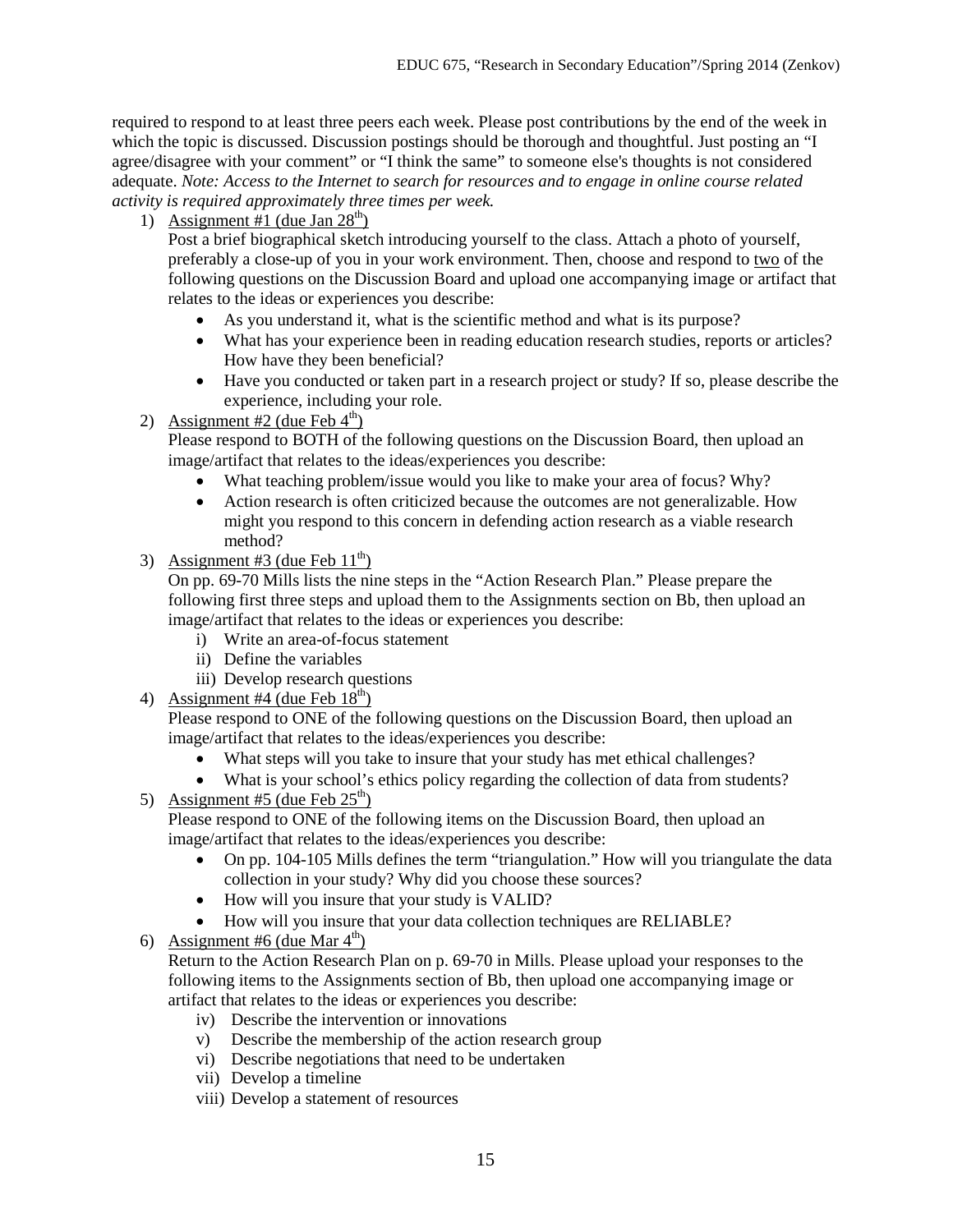- ix) Describe the data collection ideas
- 7) Assignment #7 (due Mar  $18<sup>th</sup>$ ) Prepare a list of ten references (APA style) you have identified so far in your review of the literature that appear to be relevant to your study. References should be from refereed journals, books, and scholarly compilations.
- 8) Assignment #8 (due Mar  $25<sup>th</sup>$ ) During the data collection period, please respond each week to the following questions: 1) What is an example of the most interesting, surprising, consistent, or representative data you have gathered this week? 2) What initial sense (analysis!) have you made of any data you collected this week or thus far in your study?
- 9) Assignment #9 (due Apr  $1<sup>st</sup>$ )

During the data collection period, please respond each week to the following questions: 1) What is an example of the most interesting, surprising, consistent, or representative data you have gathered this week? 2) What initial sense (analysis!) have you made of any data you collected this week or thus far in your study?

10) Assignment #10 (due Apr  $8<sup>th</sup>$ )

During the data collection period, please respond each week to the following questions: 1) What is an example of the most interesting, surprising, consistent, or representative data you have gathered this week? 2) What initial sense (analysis!) have you made of any data you collected this week or thus far in your study?

11) Assignment #11 (due Apr  $22<sup>nd</sup>$ )

For this week's posting—to which I would like everyone to respond—please consider the following: What have been your top two or three questions about this action research work thus far? That is, questions about the PROCESS of doing action research, the challenges of doing it. And how would you answer those questions now, if such a question was posed to you by someone else planning to take this course or conduct an action research project in the future? (I will compile these questions and answers into a list for all of us to consider).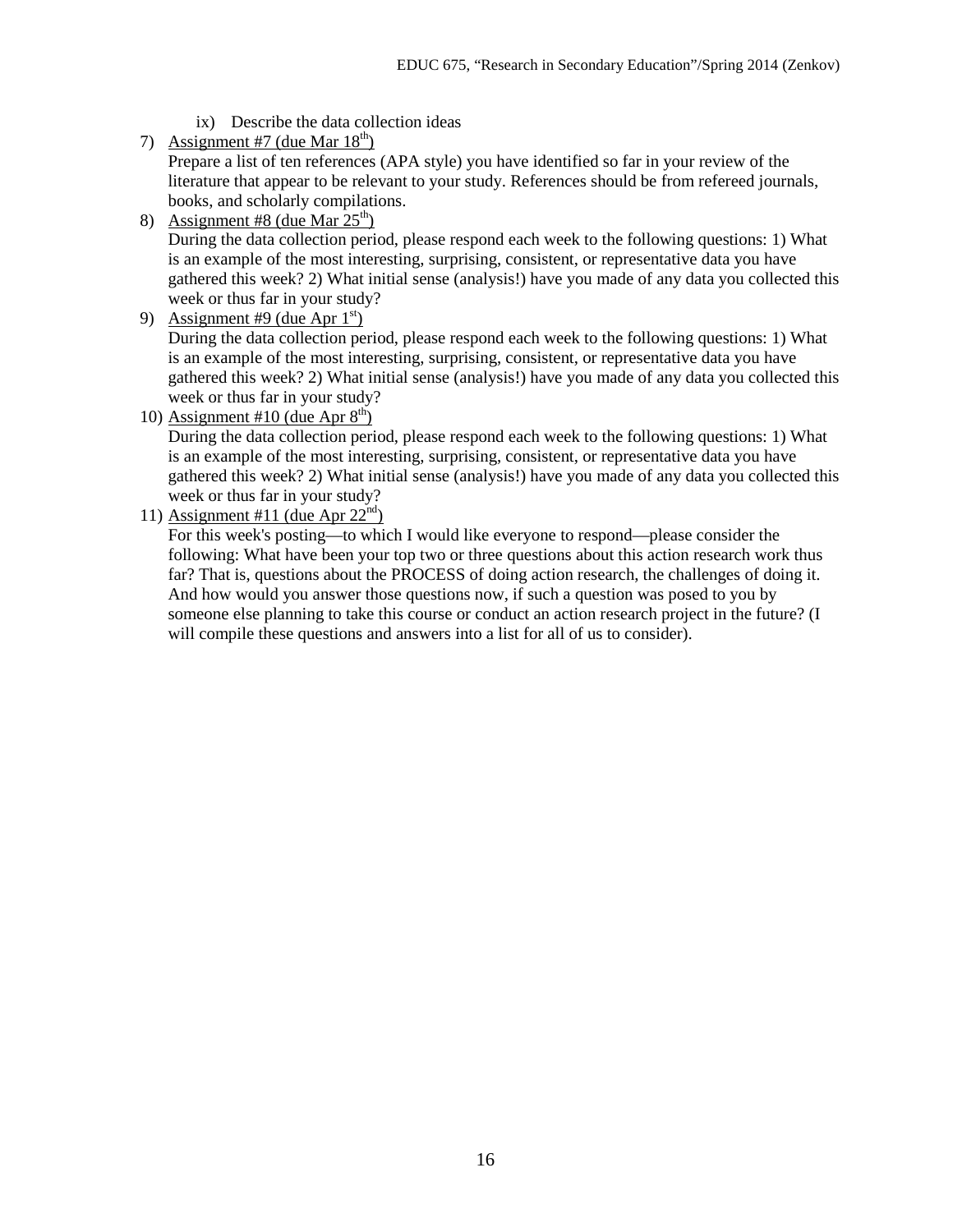## *Action Research Project Draft Components (15 points)*

You will submit for instructor and peer review the following draft sections of your action research paper: introduction/contexts, literature review, methodology, findings, and discussion/action plan. Due dates of these drafts are listed in the schedule below, and the specific elements of these sections will be provided via samples, descriptions, and rubrics. Completing these draft elements will scaffold you toward completion of your final project—a very good thing.

## *Action Research Project (60 points)*

Participants will design and conduct an action research project that is relevant to their present or future teaching positions. Outlines, examples, descriptions, and rubrics of these projects will be provided. You will write a literature review and proposal for this project, collect and analyze preliminary data, and share the results of your study with both our class (and potentially an outside audience) in a PowerPoint presentation. It is possible to partner with another student for the purpose of sharing data and researching different aspects of a common topic; each partner, however, must submit an original, stand-alone report. Each participant will make an in-class ten-minute presentation (ungraded) on her/his project; an outline and examples of these presentations will be provided. Please note that projects or papers submitted for credit in another course cannot also be used for a grade in this course. Your data sources for this project must include either (or both) of the following artifacts: 1) visual representations (images or photographs of your classroom, students at work, etc.); 2) student feedback related to your research question and your teaching intervention. When considering research topics, you should identify a research question that really matters to you. It should be something about which you are curious and with which you are willing to spend time researching and learning. In the words of a former Mason student, "If you aren't eager to spend several days curled up reading about your topic, then it's not love, and you need to ditch it and find another topic."

## *Action Research Impact Presentations*

Working in small groups—likely your critical friends group—participants will identify one authentic, alternative, preferably contemporary media-based method through which they will share the results of their action research findings. While we will each make brief presentations of our individual research findings in class, the mission of this assignment is for your group to design and enact a presentation that moves the public understanding of your group members' studies along. You might choose to create a collective presentation on your group members' projects or you might highlight one group member's project and findings. You might highlight the very importance of action research or summarize the findings of your group members' efforts. You are encouraged to display these findings in an alternative setting and through creative means, with your primary goal being engaging in an exercise in demonstrating the significance of your action research to the broader world.

*Note: The Action Research Impact Presentation is an ungraded requirement for our course. Students are required to successfully complete an Action Research Impact Presentation and share it with the Secondary Program Faculty and potentially to members of the larger college community. Your grade for EDUC 675 will be posted only upon successful completion of the Action Research Impact Presentation requirements.*

#### *TaskStream Requirements*

Every student registered for any Masters of Education course with a required performance-based assessment (PBA) is required to submit this assessment to TaskStream (regardless of whether a course is an elective, a onetime course or part of an undergraduate minor.) Evaluation of your performance-based assessment will also be provided using TaskStream. The performance-based assessment for EDUC 675 is the Action Research Project. Failure to submit the assessment to TaskStream will result in the course instructor reporting the course grade as Incomplete (IN). Unless this grade is changed upon completion of the required TaskStream submission, the IN will convert to an F nine weeks into the following semester. Details about which course assignment will serve as the required PBA for this course will be provided in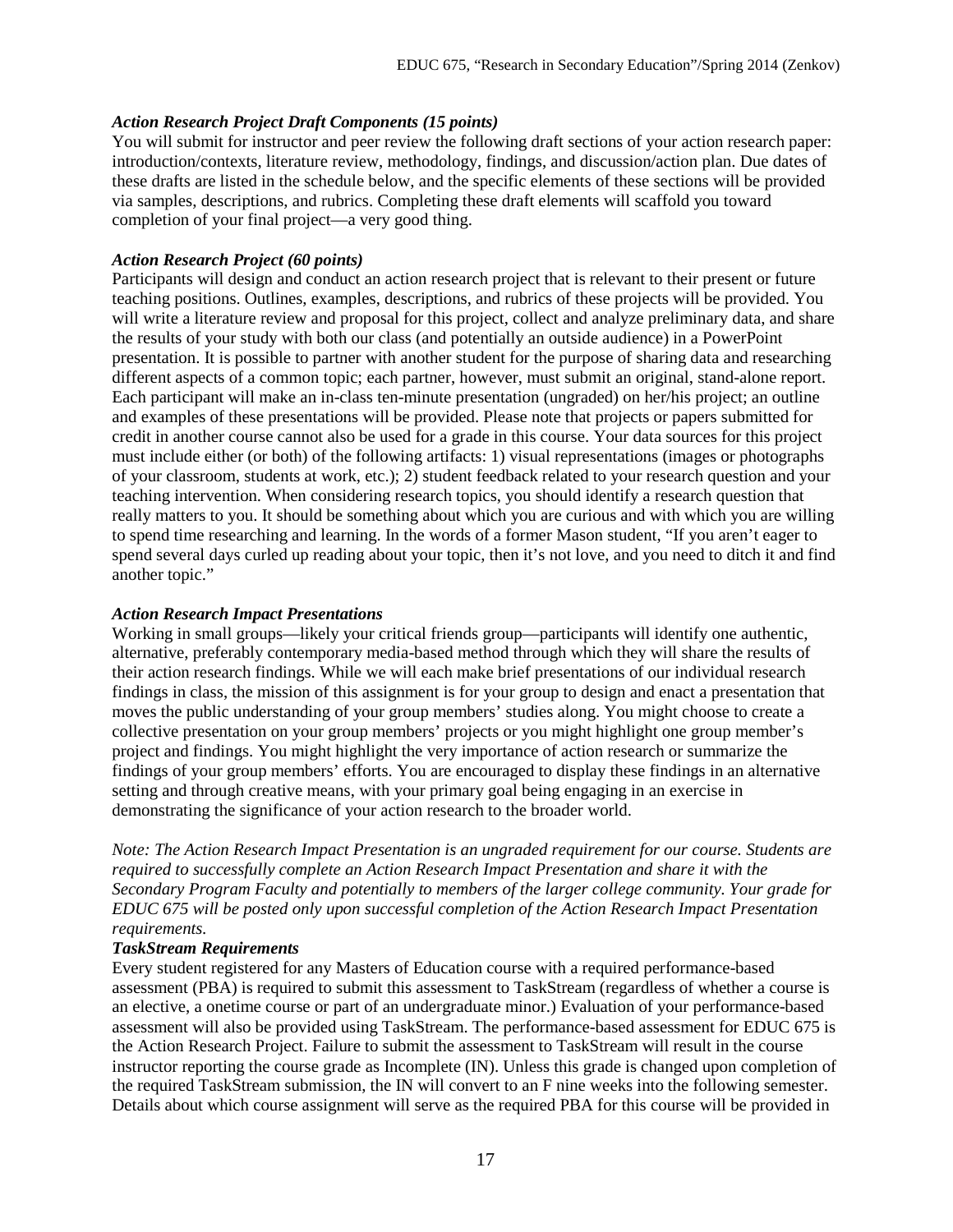the first week of class.

## **Assessment and Mastery Grading**

All assignments will be evaluated holistically using a mastery grading system; the general rubric is described below, and a specific rubric provided with each assignment. A student must demonstrate "mastery" of each requirement of an assignment; doing so will result in a "B" level score. Only if a student additionally exceeds the expectations for that requirement—through quality, quantity, or the creativity of her/his work—will she/he be assessed with an "A" level score. With a mastery grading system, students must *choose* to "go above and beyond" in order to earn "A" level scores.

- "A" level score = Student work is well-organized, exceptionally thorough and thoughtful, candid, and completed in a professional and timely manner. Student followed all format and component guidelines, as well as including additional relevant component. Student supports assertions with multiple concrete examples and/or explanations. Significance and/or implications of observations are fully specified and extended to other contexts. Student work is exceptionally creative, includes additional artifacts, and/or intentionally supports peers' efforts.
- "B" level score = Student work is well organized, thorough, thoughtful, candid, and completed in a professional and timely manner. Student followed all format and component guidelines. Student supports assertions with concrete examples and/or explanations. Significance and/or implications of observations are fully specified.
- "C" level score = Student provides cursory responses to assignment requirements. Student did not follow all format and component guidelines. Development of ideas is somewhat vague, incomplete, or rudimentary. Compelling support for assertions is typically not provided.
- $"F"$  level score  $=$  Student work is so brief that any reasonably accurate assessment is impossible.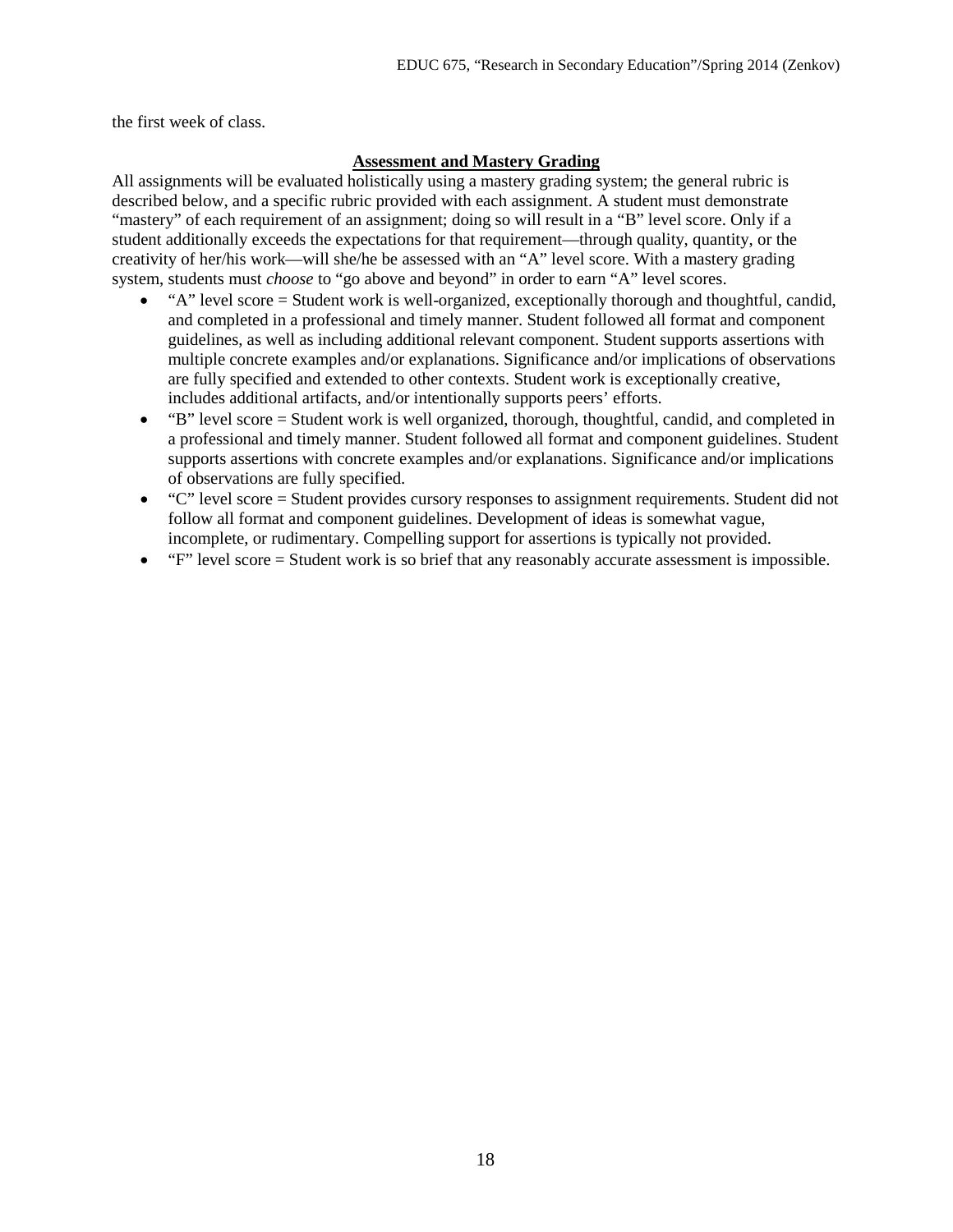| <b>Grading Scale</b> |                 |
|----------------------|-----------------|
| $A = 95-100\%$       | $B = 80-82\%$   |
| $A = 90-94\%$        | $C = 70-79%$    |
| $B_+ = 87 - 89\%$    | $F =$ Below 70% |
| $B = 83 - 86\%$      |                 |

Incomplete (IN): This grade may be given to students who are passing a course but who may be unable to complete scheduled course work for a cause beyond reasonable control. The student must then complete all the requirements by the end of the ninth week of the next semester, not including summer term, and the instructor must turn in the final grade by the end of the 10th week. Faculty may grant an incomplete with a contract developed by the student with a reasonable time to complete the course at the discretion of the faculty member.

### *Assignments/Possible Points*

Attendance, Participation, and Discussion Facilitation = 15 points Blackboard Participation and Assignments = 10 points Action Research Project Draft Components = 15 points

- Introduction/Contexts
- Literature Review
- Methodology
- Findings
- Discussion/Action Plan)

Action Research Project (including presentation)  $= 60$  points  $\overline{\text{Total}} = 100 \text{ points}$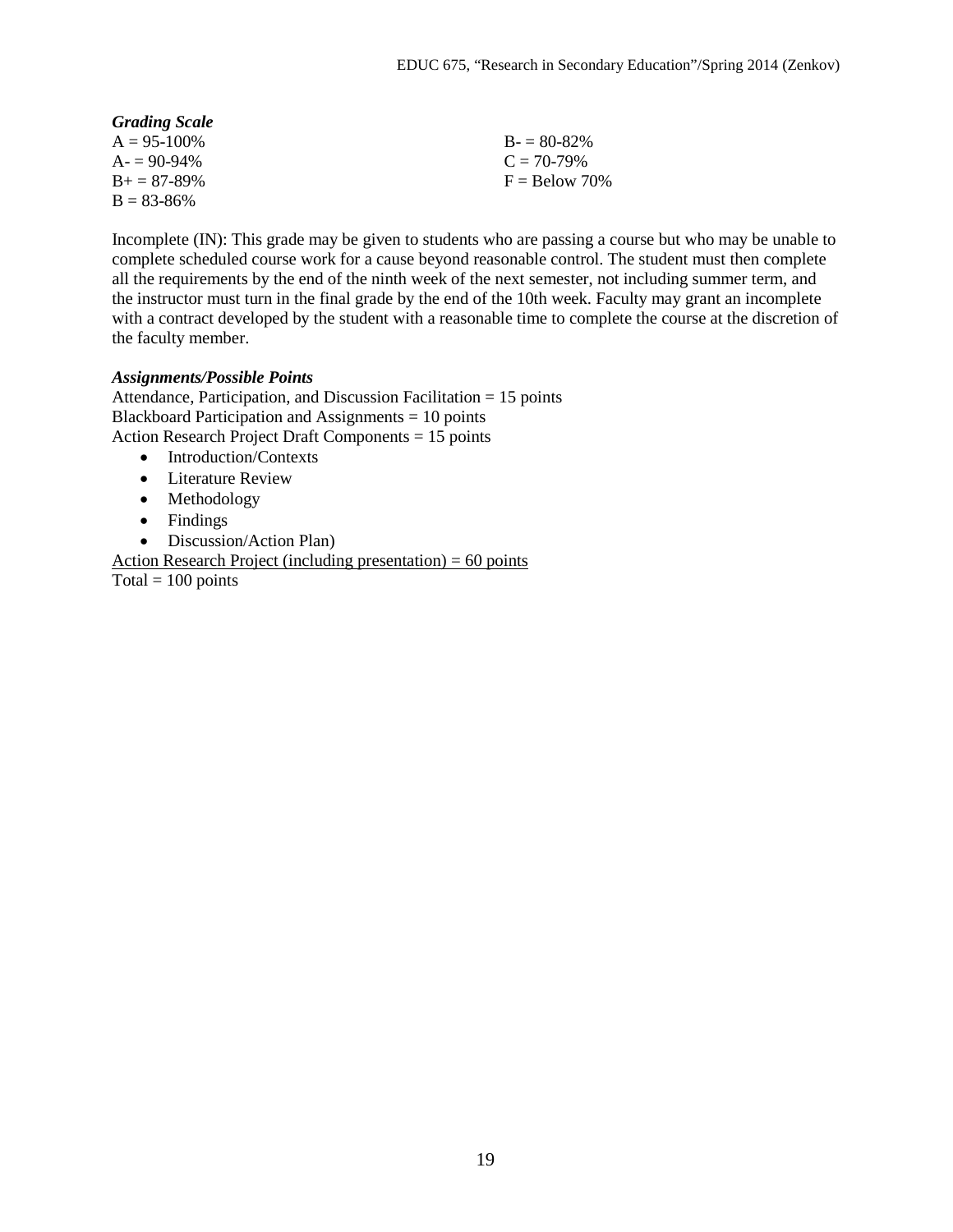# **Tentative Schedule**

| Week #/<br><b>Dates</b>         | <b>Topic/Detail</b>                                                                                                                                                  | <b>Assignment due</b>                                                  | <b>Reading</b>                                                               |
|---------------------------------|----------------------------------------------------------------------------------------------------------------------------------------------------------------------|------------------------------------------------------------------------|------------------------------------------------------------------------------|
| Week #1<br>Jan 21<br>(Campus)   | • Introductions, course overview, syllabus, requirements<br>• Introduction to action/teacher/practitioner research<br>• Scheduling conference times                  | $\bullet$ None!                                                        | $\bullet$ None                                                               |
| Week #2<br>Jan $28$<br>(Campus) | • Small group conferences<br>• Dissection of an Introduction/Contexts section                                                                                        | • Discussion Board Assignment #1                                       | • None!                                                                      |
| Week #3<br>Feb 4<br>(Campus)    | • Understanding AR and "education research"<br>• Considering an area of focus<br>• Action Research Expert: Kristien Zenkov                                           | • Discussion Board Assignment #2<br>• Draft Introduction/Contexts      | • $AR$ , Chapters 1, 3<br>• Zenkov, et al action research project            |
| Week #4<br>Feb 11<br>(Online)   | • Deciding on an area of focus<br>• Developing research questions<br>· Action Research Experts: Sara Hannon, Alex Lancia                                             | • Discussion Board Assignment #3                                       | • $AR$ , review Chapter 3<br>• Hannon and Lancia action research<br>projects |
| Week #5<br>Feb 18<br>(Online)   | • Online small group conferences<br>• Ethics of action research<br>• Action Research Experts: Sandy Leathart, Dawn McCusker                                          | • Discussion Board Assignment #4                                       | • $AR$ , Chapter 2<br>• Leathart and McCusker action<br>research projects    |
| Week #6<br>$Feh$ 25<br>(Campus) | • Data collection techniques<br>• Dissection of a Literature Review<br>• Mason library visit (tentative)<br>• Action Research Experts: Jennifer Golobic, Katie Stone | • Discussion Board Assignment #5<br>• Discussion Facilitation Group #1 | • $AR$ , Chapter 4<br>• Golobic and Stone action research<br>projects        |
| Week #7<br>Mar 4<br>(Online)    | • Variability, reliability, and generalizability<br>• Data analysis and interpretation<br>• Action Research Experts: Carlie Hahne, Lizzie Peckenham                  | • Discussion Board Assignment #6<br>• Draft Literature Review          | • $AR$ , Chapter 5<br>• Hahne, Peckenham action research<br>projects         |
| Week #8<br>Mar 11               | <b>Spring Break!</b>                                                                                                                                                 | $\bullet$ None!                                                        | $\bullet$ None!                                                              |